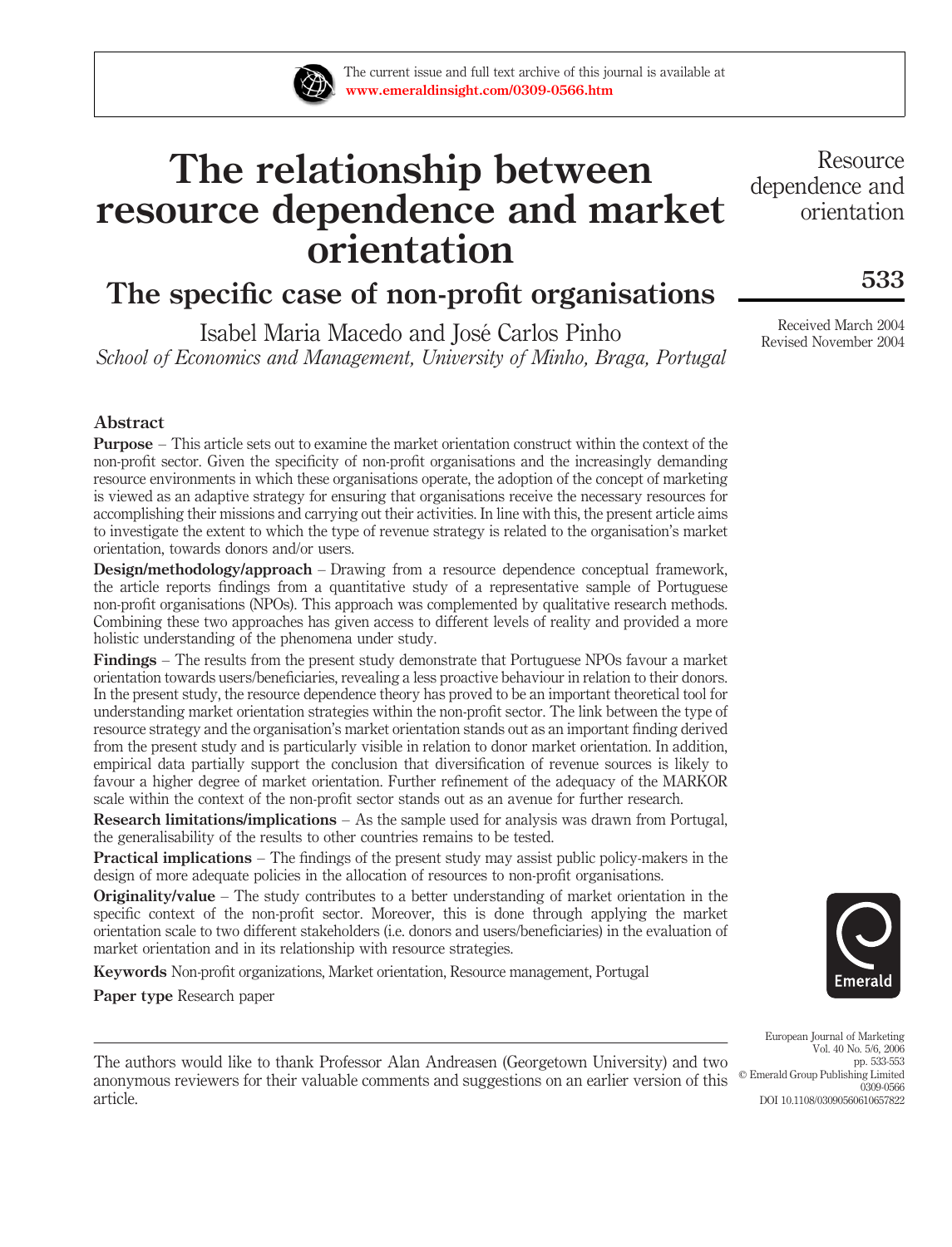#### Introduction EJM

40,5/6

534

Relevant literature in modern marketing and management has largely emphasised that the adoption of a market orientation can be considered as an important tool to achieve competitive advantages and to improve organisational performance (Kohli and Jaworski, 1990; Narver and Slater, 1990; Jaworski and Kohli, 1993). However, most studies focusing on the market orientation construct have been mainly centred on for-profit organisations. It seems remarkable, therefore, that in spite of the importance given to the concept of market orientation, there have been few studies conducted in other organisational contexts (Balabanis et al., 1997; Caruana, 1998; Wood et al., 2000; Vásquez *et al.*, 2002). Furthermore, the need to apply this concept in other settings and other cultural contexts (Greenley, 1995) such as public and non-profit organisations (NPOs) (Hurley and Hult, 1998) and to gather empirical evidence on the degree of market orientation in such organisations have been widely recognised in the literature (Drucker, 1990; Blois, 1993, 1999; Andreasen and Kotler, 2003; Sargeant, 1999).

During recent decades, the non-profit sector has seen rapid growth in both scope and scale showing evidence of its increasing importance in society (Salamon and Anheier, 1999). This trend has been characterised as an "associational revolution", a term used by Salamon (1995) to describe the rapid expansion of this sector. In fact, NPOs perform a large number of functions, assume an extraordinary variety of organisational forms (Kendall and Knapp, 1995) and embrace a diverse range of industries (Blois, 1993). These developments have had implications for the management of NPOs, which have been increasingly engaged in marketing activities, and have therefore developed a market mindset.

Non-profit managers "realize that their missions involve influencing donors to give, volunteers to come forward, clients to seek help, staff to be client-friendly and so on. Therefore, marketing and the marketing mindset are critical to their success as well" (Andreasen and Kotler, 2003, p. 5).

Relevant literature holds that, as in the case of business firms, there are also advantages associated with the adoption of a market orientation in the context of NPOs. More specifically, it facilitates the design of the most appropriate services to the targeted public and can offer a sustainable competitive advantage through the creation of superior customer value, which in turn leads to superior performance (Wanna et al., 1992; Andreasen and Kotler, 2003; Balabanis et al., 1997; Vásquez et al., 2002).

In contrast to mainstream marketing literature addressing the positive link between market orientation and business performance, the present work draws on a resource dependence conceptual framework to examine the effects of various NPO revenue strategies in the degree of market orientation. According to resource dependence theory, much of how an organisation behaves is determined by its resource dependencies (Pfeffer and Salancik, 1978). The revenue structure evidenced by NPOs presents itself as an important tool for understanding the way organisations behave (Anheier et al., 1997). Other authors concur by stating that the fates of organisations depend upon their access to resources (Galaskiewicz and Bielefeld, 1998). Following this argument, it is assumed that the specific type of resource dependence evidenced by organisations may also explain their degree of market orientation. Moreover, the resource dependence perspective has been applied to NPOs and has proven to be an important theoretical tool for understanding problem assessments, opinions and strategies evidenced by these organisations (Anheier *et al.*, 1997).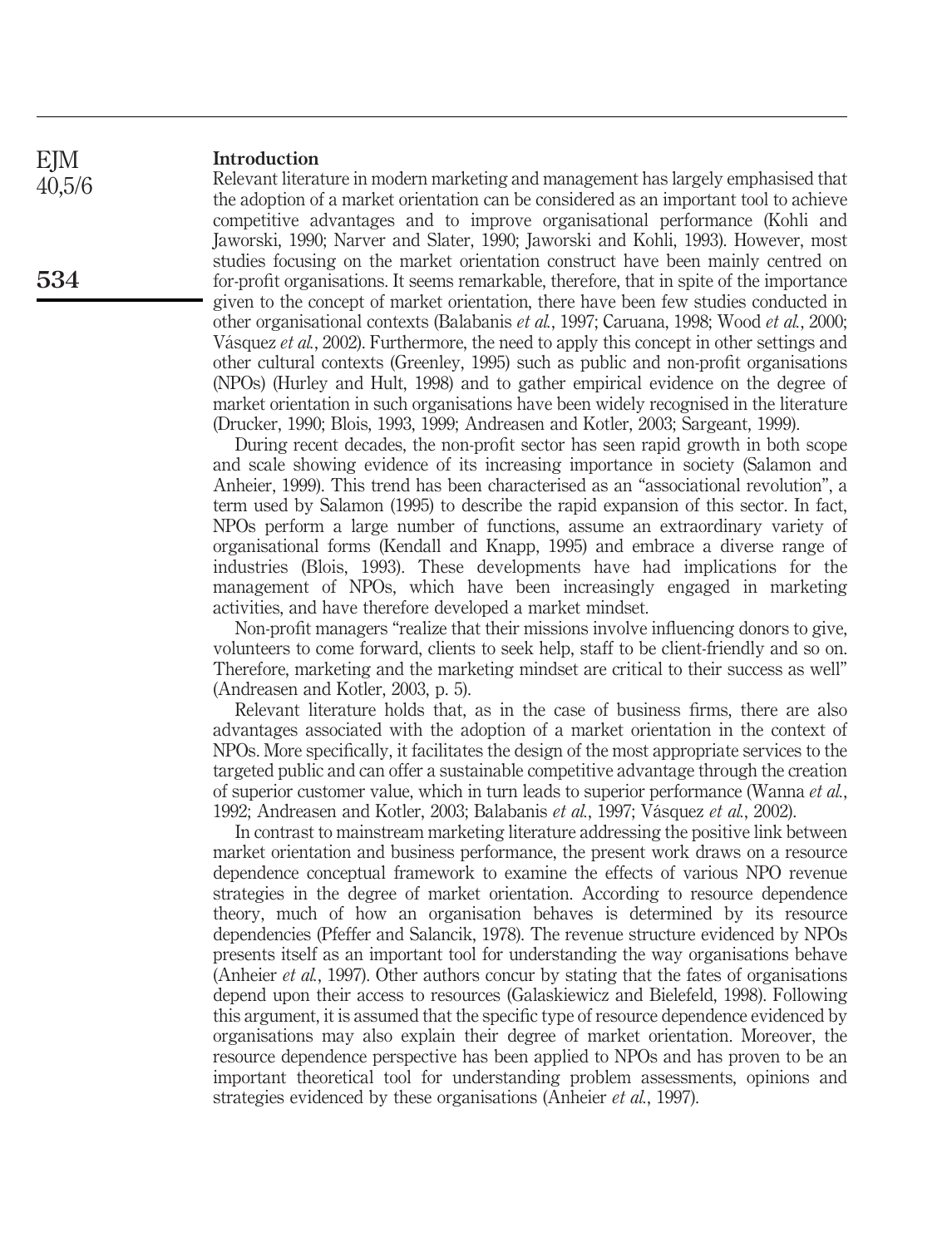Although the majority of research in this area has been conducted in the United States, a few authors have replicated studies of market orientation in other countries and organisational contexts. These include the UK (Balabanis et al., 1997), Malta, Australia (Caruana et al., 1997), Spain (Cervera et al., 2001; Vásquez et al., 2002) and Portugal (Macedo and Pinho, 2003). Following this research stream, the present article seeks to analyse the market orientation construct in the Portuguese non-profit context. Additionally, a new perspective is adopted to understand the implications of different resource strategies and different funding types in the degree of market orientation.

The central question issuing from the aforementioned discussion is the extent to which resource dependence (associated either with public sector funding or private sector funding) affects the degree of market orientation for users or donors.

In the following pages, a conceptual framework is developed for non-profit marketing that incorporates the analysis of the market orientation construct and the different resource strategies undertaken by NPOs. The framework is then tested through a field survey of NPOs. Empirical results are presented and then discussed. The paper concludes with a discussion of possible implications for theory and practice.

#### Literature review

#### The concept of market orientation in the non-profit sector

Many definitions of market orientation have been provided by numerous scholars. For example, Kohli and Jaworski (1990) acknowledged that the concept of market orientation refers to the implementation of the marketing concept and is defined as the organisation-wide generation of market intelligence, dissemination of the intelligence across departments, and organisation-wide responsiveness to it. Market intelligence refers to the collection of both customers' current and future needs, plus the impact of governmental regulation, competitors, technology and other environmental pressures. Intelligence dissemination refers to the process and extent to which information is exchanged both vertically and horizontally and how it is shared within the organisation. Responsiveness, the last dimension of market orientation, involves planning and implementation of marketing programmes.

Although most studies on market orientation have been undertaken in for-profit organisations, there has been an increasing interest in investigating this concept in other contexts such as non-profit and public organisations. Among different studies undertaken in the non-profit sector, analysis of the relationship between market orientation and performance has assumed particular relevance in mainstream marketing literature (Kumar et al., 1998; Caruana et al. 1999; Wood et al., 2000).

Current interest in the study of market orientation in the non-profit sector contrasts with earlier studies carried out in the for-profit sector. Justification for this may be found in the specific character of NPOs. It seems relevant, therefore, to start by clarifying the concept of non-profit organisations.

According to Hall (1987), a non-profit organisation is defined as a body of individuals who associate for any of three purposes:

- (1) to perform public tasks that have been delegated to them by the state;
- (2) to perform public tasks for which there is a demand that neither the state nor for-profit organisations are willing to fulfil; or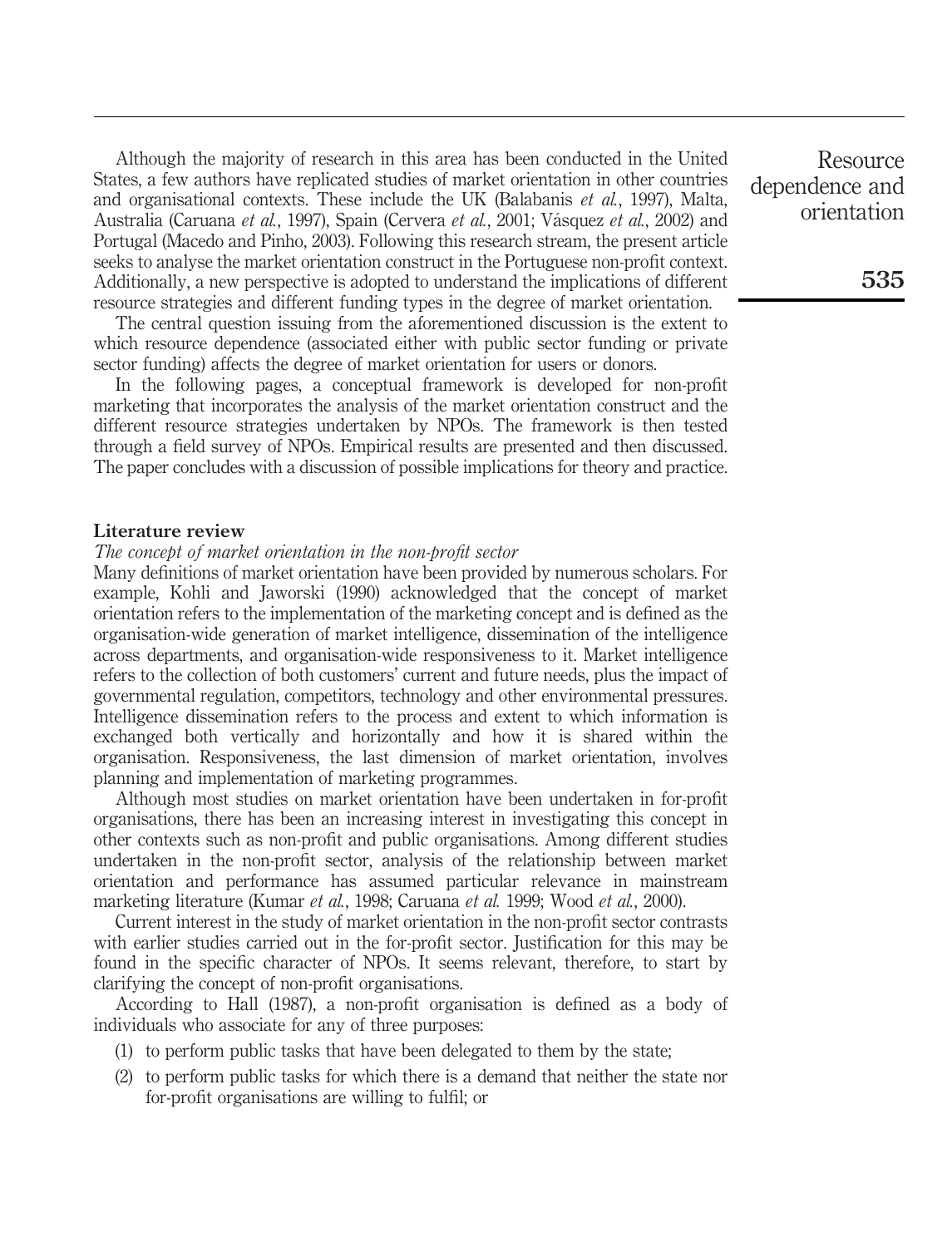EJM 40,5/6

536

(3) to influence the direction of policy in the state, the for-profit sector, or other NPOs (Hall, 1987, p. 3).

The above features emphasise the distinctive character of NPOs when compared with for-profit firms. Although there is no clear consensus on an acceptable definition for describing the non-profit sector, a number of characteristics have been put forward to distinguish this sector from others. However, the most common characteristic that accounts for the distinctiveness of the non-profit sector is the non-distribution constraint (Hansmann, 1980). In other words, unlike private sector entities who distribute their profit among their shareholders, NPOs may not distribute this "profit" to anyone with a beneficial interest in the organisation, such as staff, trustees and members (Courtney, 2002). NPOs "come into being and exist primarily to give expression to the social, philosophical, moral or religious values of their founders and supporters" (Jeavons, 1992, p. 404). Thus, the mission of a non-profit organisation is built around service, as defined by Kanter and Summers (1987) in terms of some societal value of "doing good". This contrasts sharply with for-profit organisations, for which "money making" is a major concern.

During the last few decades, however, the lines dividing for-profit and not-for-profit organisations have become increasingly blurred (Kanter and Summers, 1987; Osborne, 1996). Whereas for-profit organisations are increasingly aware of the role of values, stressing the organisations' social mission (Ouchi, 1981), NPOs are becoming more financially concerned with attracting revenues. Several authors have considered the intangible character of services provided by NPOs and the multiplicity of stakeholders with whom they interact as a distinguishing factor accounting for a particular market structure differing from for-profit firms (Kanter and Summers, 1987; Steinberg, 1987).

The process of attracting resources can be a particularly complex issue when incompatible interests converge. This is most acutely evident in NPO-like organisations, which are held accountable by a set of different stakeholders. In the words of Courtney (2002, p. 47), "the voluntary non-profit organisation has usually to satisfy multiple funders, individual, corporate and statutory, as well as regulatory bodies, customers, trustees, volunteers, staff, the media, the local community, etc.".

Along the lines of this argument, it is suggested that the complexity of managing a non-profit organisation is in part due to the diversity of stakeholders with whom these organisations interact (Anheier, 2000). Non-profit sector managers have to manage the needs of different stakeholders, whose interests are often in conflict with each other (Dartington, 1996).

In some cases, the "price" for attracting resources from donors can put the goals and values attached to the initial mission of a non-profit organisation at risk. This occurs when the need for attracting resources subverts the provision of services addressing the effective needs of service beneficiaries (or users). That is, NPOs may be tempted to concentrate on target groups or on activities in which funding is easily obtainable although not corresponding to the core purpose for which the organisation was created (Bovaird and Rubienska, 1996). Billis and Harris (1992) acknowledged that there is substantial evidence that NPOs may change their goals and their services to take advantage of newly available funding opportunities.

As Shapiro (1973) has correctly noted, although the success of non-profits mainly depends on their capacity to attract resources, most of their products or specific benefits are not always available to donors.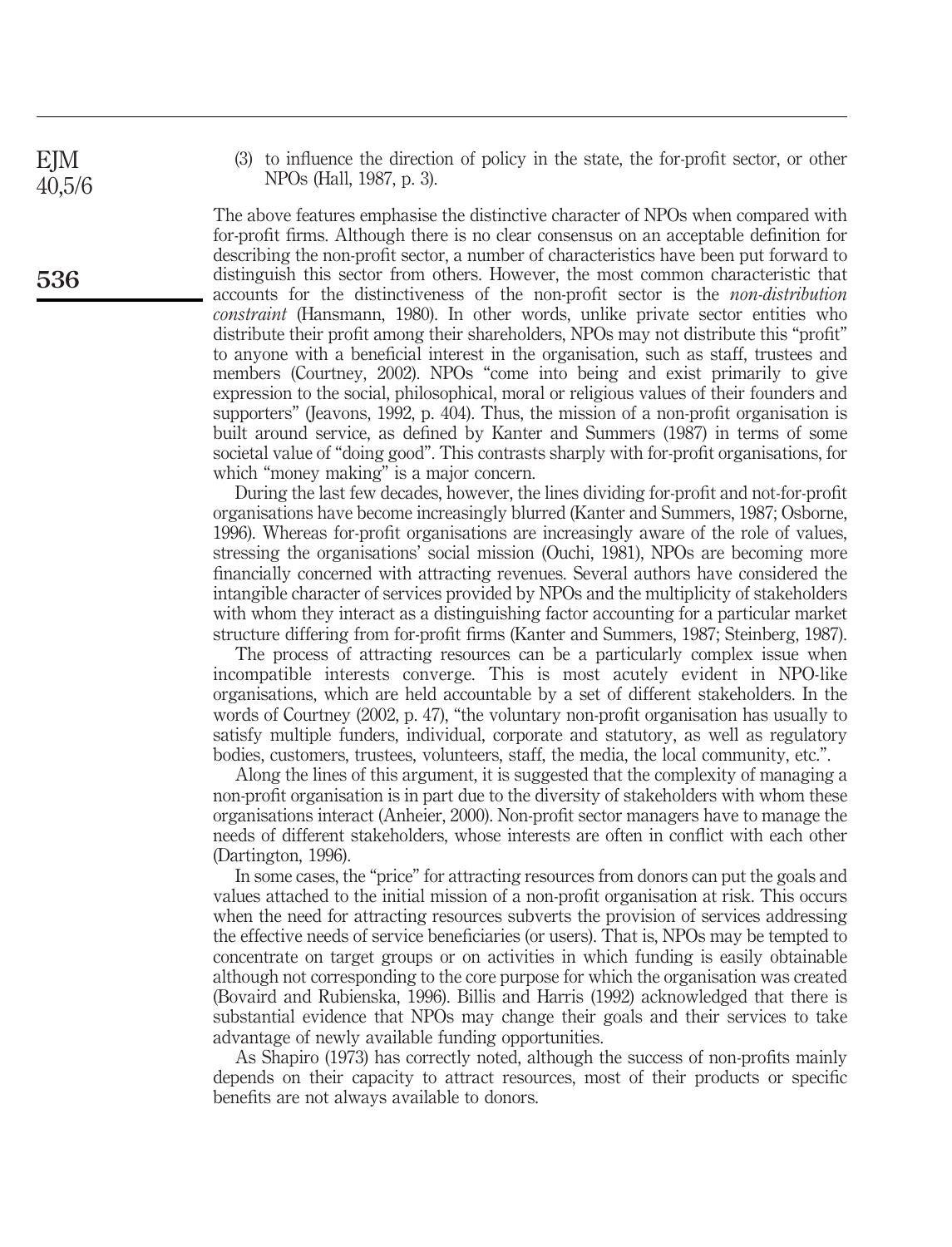In the present study, the market orientation construct addresses two distinct stakeholders:

- (1) donors; and
- (2) users/beneficiaries.

Justification for this procedure lies in the assumption that "exchange" is a core concept in marketing and that NPOs engage in transactions with a large variety of stakeholders. Whereas one side of the "exchange" includes the donor's generation of funds and resources, the other involves resource allocation to the user/beneficiary market. Based on the above discussion, the following hypothesis is considered:

H1. The greater the market orientation towards donors, the lower tends to be the market orientation towards their users/beneficiaries.

The adoption of a distinctive market orientation by NPOs became increasingly important during the 1980s and 1990s when both public and voluntary sectors were exposed to market mechanisms, business approaches (Harris, 1997; Balabanis et al., 1997) as well as to new information technologies (Pinho and Macedo, 2006). Consequently, as NPOs are increasingly involved in competition for donations, membership, clients and sales (Steinberg, 1987), they are also becoming more cost-conscious and competitive in relation to securing resources (Leat, 1995). Thus, resources acquire an increasing importance in the management of NPOs. More than ever before, organisations who strive to attract resources must adapt to the requirements of both users (Froelich, 1999) and donors.

#### Resource strategies in the non-profit sector

NPOs are currently required to adopt a much different attitude in relation to their funding sources and their organisational strategies. In other words, they have to find ways of managing their resources more efficiently in order to accomplish their goals.

A relevant body of theory has been developed to account for the underlying dynamics related to environmental effect on organisations and the ways in which organisations respond to environmental constraints. A general assumption in resource dependence theory is that "the key to organisational survival is the ability to acquire and maintain resources" (Pfeffer and Salancik, 1978, p. 2). Organisations are not isolated entities free from external pressures and acting on their own will. Instead, organisations are in permanent interaction with other entities in the environment where resource exchange relationships take place (Thompson, 1967). For resource dependence theorists, this process is understood within a context of scarcity and uncertainty, in which organisations are compelled to adapt to the requirements of important resource providers (Froelich, 1999).

NPOs are particularly dependent upon the flow of resources from external providers (Heimovics et al., 1993). Consequently, the ability to raise funds and to attract resources is crucial for any non-profit organisation wishing to succeed or simply to maintain their mission-related activities (Palmer and Randall, 2002).

It is worth noting that the degree of dependence experienced by an organisation is determined by the importance and concentration of provided resources (Froelich, 1999). Consequently, organisations exclusively depending on one or few resource providers are likely to experience their constraining influences. In fact, income diversification has

Resource dependence and orientation

537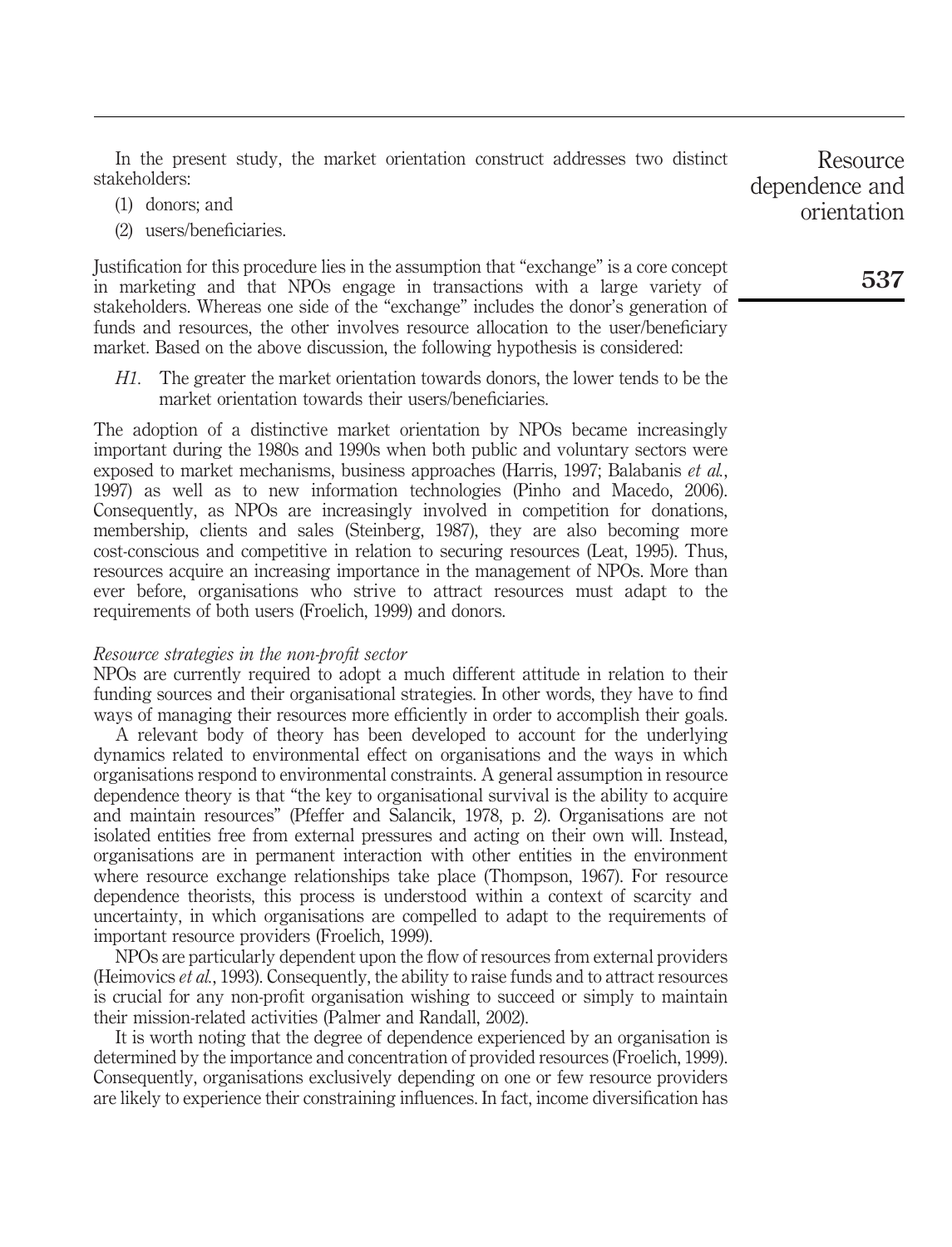often been regarded in the literature as advantageous to NPOs since it prevents dependency on a sole source of income (Kramer, 1981). For example, the risk of having just one funding source means that if that source of funding is withdrawn, then the organisation is likely to fold (Palmer and Randall, 2002). On the contrary, organisations wishing to maintain their autonomy in relation to their resource providers should adopt a diversified revenue strategy.

This is consistent with a resource dependence approach, which regards diversification as a way of reducing resource dependence and maintaining organisational autonomy (Pfeffer and Salancik, 1978).

Additionally, the adoption of the concept of marketing can be viewed as an adaptive strategy for ensuring that organisations receive the necessary resources for accomplishing their mission and carrying out their activities. Along this line of reasoning, the following hypothesis can be suggested:

H2. Organisations that exhibit a diversified revenue strategy are likely to be more market-oriented (users/donors) than those that rely on only one or few revenue sources.

Kohli et al. (1993) emphasised the need to assess the role of additional factors in influencing the market orientation of an organisation. In this vein, the present study considers the type of resource dependence as a relevant factor for explaining the degree of market orientation, which is considered as an organisational response to environmental pressures.

Assuming that organisations are likely to engage in specific strategies related to resource flows (Leat, 1995), it is expected that the type and composition of resource funding will influence the way that organisations behave.

A broad review of the literature demonstrates that NPOs can be funded from different sources and on different terms (Leat, 1995). Basically, the most common sources of non-profit revenue are obtained through state funding (government grants and contracts), self-generated resources (income from fees and charges, individual contributions, fundraising from the general public, commercial activity and investment income), and private funding (individual donations and corporate giving).

Each source of funding has particular organisational constraints and benefits associated with it (Grönbjerg, 1993). Furthermore, Palmer and Randall (2002) maintain that NPOs tend to appraise their income portfolios in terms of independence from the funding stream. This is in line with Froelich (1999), who concurs that in the process of revenue acquisition, diverse revenue strategies can be undertaken by non-profit managers to minimize the potential effects of resource dependence. Similarly, a market orientation strategy can also be an important means of avoiding the negative impact of resource dependence.

Revenue source structures vary not only among NPOs, but can also vary among various activities within the same organisation. The proportion that each source of revenue represents towards the total organisational income is important for understanding the overall NPO revenue structure. For instance, an organisation may derive its income either from private or public revenue sources. As noted by some authors, "the difference between predominant public sector funding and majority private sector funding emerges as the most important distinction to understand how organisations differ" (Anheier *et al.*, 1997, p. 212). Drawing on institutional theory,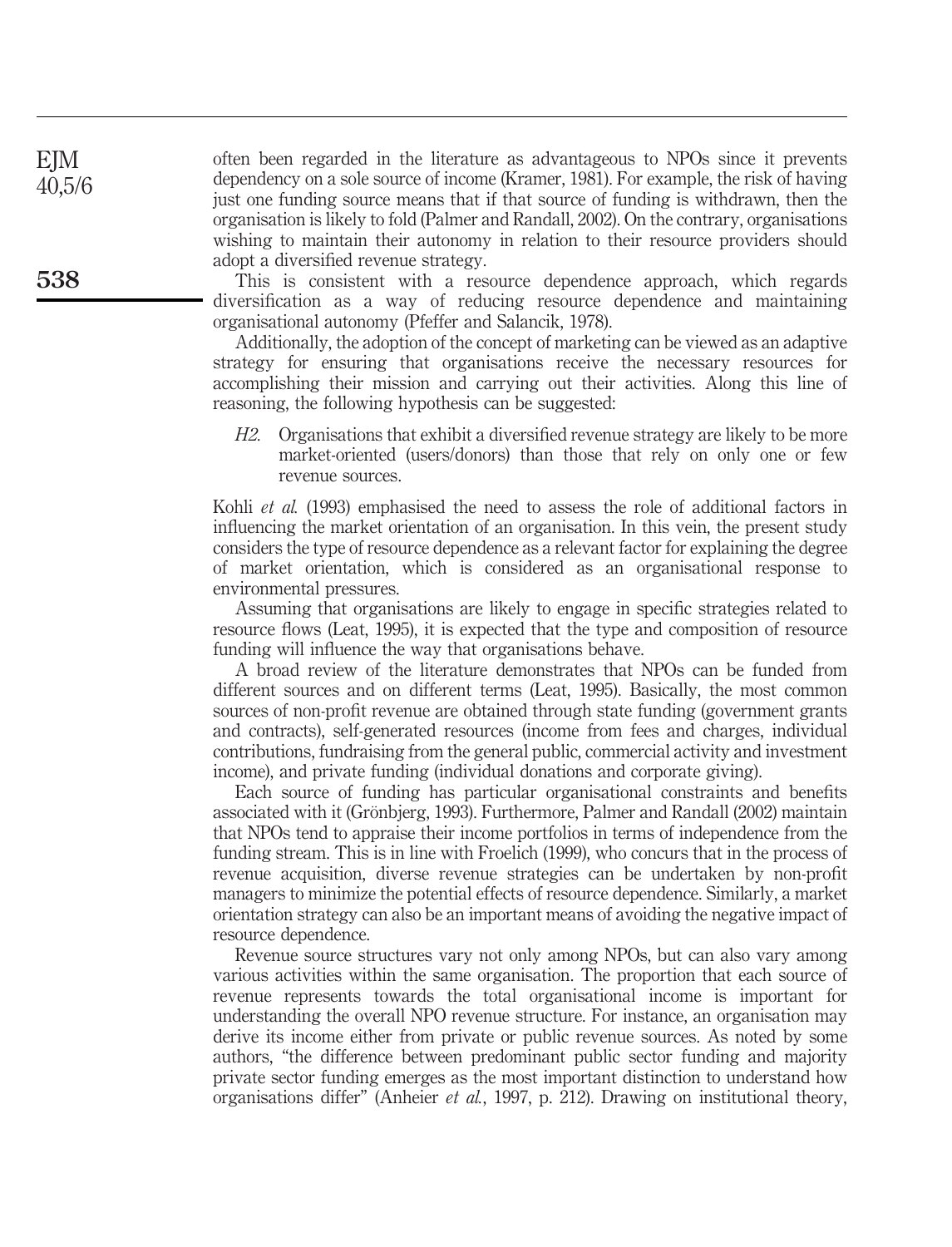organisational isomorphism (the tendency for organisations to acquire the attributes of other organisations upon which they depend) can occur through mimetic processes in which NPOs tend to resemble their funders (DiMaggio and Powell, 1983). It is expected, then, that NPO market orientation will be related to the chief funding source. Along these lines, the following hypotheses have been formulated:

- H3. Organisations that depend predominately on private resources are likely to be more market-oriented (users/donors) than those that are predominantly dependent on public resources.
- H4. Organisations that depend predominately on self-generated resources are likely to be more market-oriented (users/donors) than those that are predominantly dependent on public resources.

### Research methodology and construct development

Given the specific characteristics of the organisations under study, the market orientation construct was measured using the scale adapted from Kohli et al. (1993). The MARKOR scale proved to be most suitable for application in the context of NPOs (Balabanis et al., 1997) and the 20-item scale proposed by Kohli et al. (1993) was applied to a sample of Portuguese non-profit organisations in order to evaluate simultaneously donors and user/beneficiaries market orientation.

Despite interest surrounding the market orientation scale proposed by Narver and Slater (1990), their construct has been subjected to detailed academic criticism and has not been widely accepted (Harris, 2001). The market orientation construct of Kohli et al. (1993), which consists of three sub-scales (i.e. the generation of market intelligence, the dissemination of this intelligence, and organization-wide responsiveness) was used in the present study since it has been applied in various organisational contexts and has received widespread support for its reliability and validity (Carmines and Zeller, 1979). The Likert scale was chosen because it is the most widely used measure of attitudes and since it is easy to administer (Zikmund, 1994). This scale is also useful in circumstances in which there is no interviewer to explain how to use the measuring instrument.

Individual items were examined for correlation to total scores along each related individual variable, i.e. IG1, IG2, IG3, IG4, IG5, IG6 to intelligence generation (summation of intelligence generation scores on items IG1 to IG6). The same procedure was adopted for the other MARKOR dimensions. The objective of this procedure, as noted by Balabanis et al. (1997), was to establish that each item contributed to the same sub-scale and established the homogeneity and internal consistency of the sub-scales. Those items presenting a low correlation with the total score (i.e.  $r < 0.25$ ) and those indicators below a sudden drop off in the total item correlation were eliminated. Item-to-total correlation coefficients indicated that the only item that did not accomplish this rule was ID5 (see below). The reliability of each scale was then estimated by computing its Cronbach's alpha coefficient. The literature suggests that reliabilities of 0.60 are sufficient in the early stages of basic research (Nunnally, 1978; Churchill, 1979). Since the present study represents a first attempt for the adoption of multiple-item measures within the context of donors and users, 0.60 is considered the cut-off point set for Cronbach's alpha. Therefore, another reliability analysis was run for each MARKOR dimension. The alpha coefficients computed for donors and users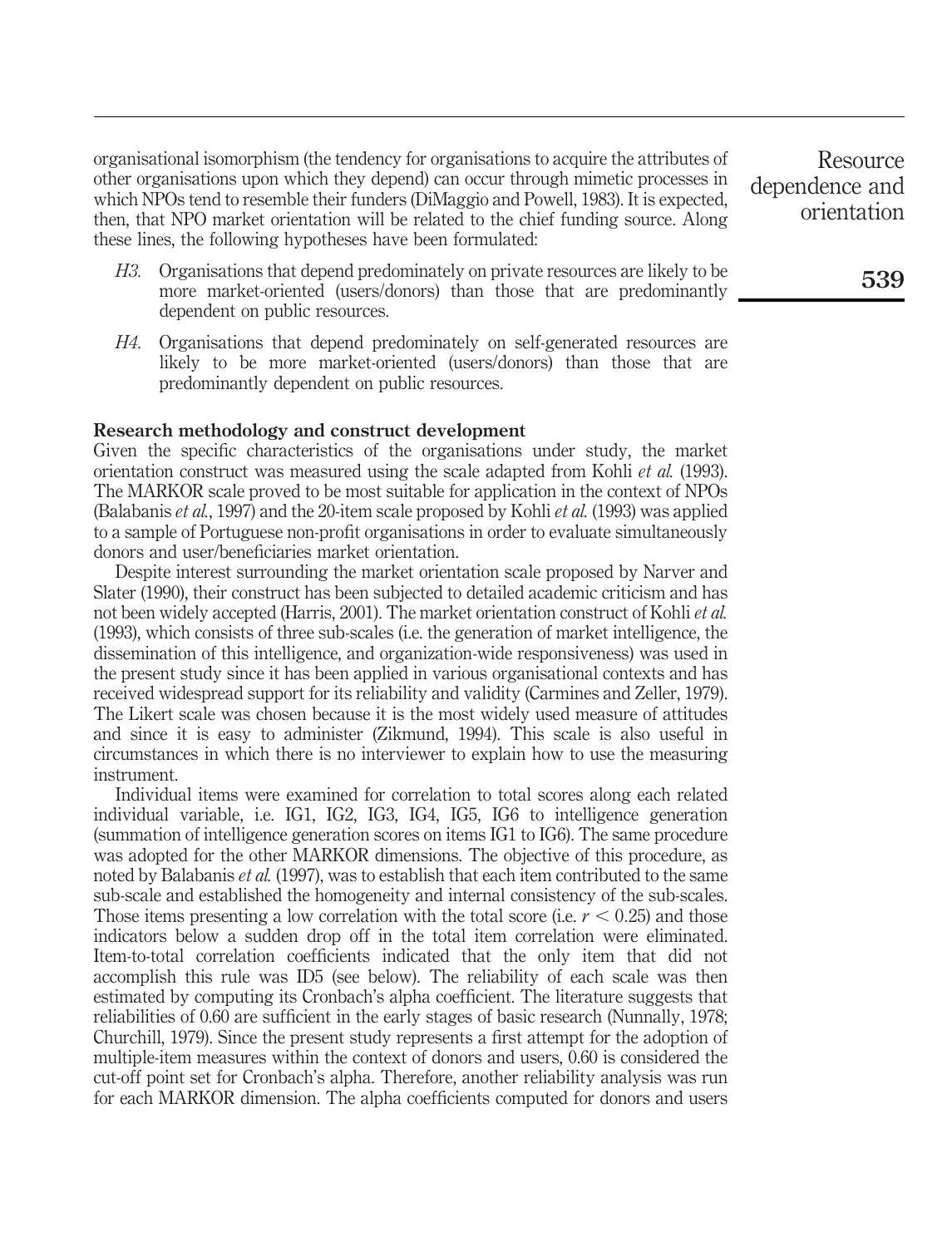EJM 40,5/6

540

were respectively 0.65 and 0.70 for intelligence generation; 0.70 and 0.64 for intelligence dissemination; and 0.67 and 0.78 for responsiveness. Concerning intelligence dissemination, the alpha would increase significantly if a sub-scale item (ID5) was dropped. Thus, it was decided to drop the previous item and the Cronbach's alpha increased from 0.70 to 0.80 (for donors) and from 0.64 to 0.71 (for users). Subsequently, the items for each sub-scale were aggregated and averaged to form a composite score and were used in the subsequent analysis.

The resource dependence construct was operationalised by asking respondents to indicate the percentage contribution of each revenue source with respect to total organisational income. The collected data was then aggregated into three major categories of resource revenue, comprised of state funding, private funding and self-generated revenue resources. These organisations were included in each category by meeting a share minimum requirement of 60 percent or higher. In order to describe the heterogeneity/homogeneity of resource dependence, revenue variables were combined into a diversification measure. In this sense, diversification was defined as the number of revenue sources from which an organisation could obtain its funds. Revenue structure was characterized by a measure of low, moderate or high diversification.

### Sample and data collection

Statistical data and other relevant information regarding the non-profit sector has been generally recognised as being scarce and often unavailable (Anheier, 2001). This situation is also observable in Portugal, where a general statistical non-profit database is absent, thereby posing challenges in gathering relevant information. Various state departments were therefore contacted to provide national lists containing the total number of organisations operating in several fields of activity based on the International Classification of Non-profit Organisations (ICNPO) groups (Salamon and Anheier, 1993). Subsequently, a general database was created with data obtained from different state departments related to various fields of non-profit activity. In order to avoid duplication of cases among different national lists, corrections were made to ensure the quality of the sampling frame from which the sample was generated. Concerns over external validity and generalisability determined the sampling method. In this study, a major concern was to obtain a probability sample from which generalisations could be made regarding the population. Thereafter, organisations were selected within each non-profit field of activity through a systematic sampling method. It is important to note that although the sampling frame does not incorporate all fields of non-profit activity, the most representative areas of the Portuguese non-profit sector are included (social service, culture, environment, civics and advocacy, health and international activity/development). To the best of our knowledge, the present study constitutes the first attempt at systematically collecting primary data involving several fields of non-profit activity in Portugal.

In the data collection process, a preliminary questionnaire addressing basic information about identification, environment, revenue sources and market orientation was pre-tested with senior managers of ten NPOs. The goals of the pre-test were to assess the clarity of questions, to determine the length of time required for completion and to examine the relevance of the subject matter for the target population. As a result of the pre-test, final changes were made to the final questionnaire in which some items were dropped, others were slightly changed and new items were added. The questionnaire was then mailed to 1,500 Portuguese NPOs, from which 437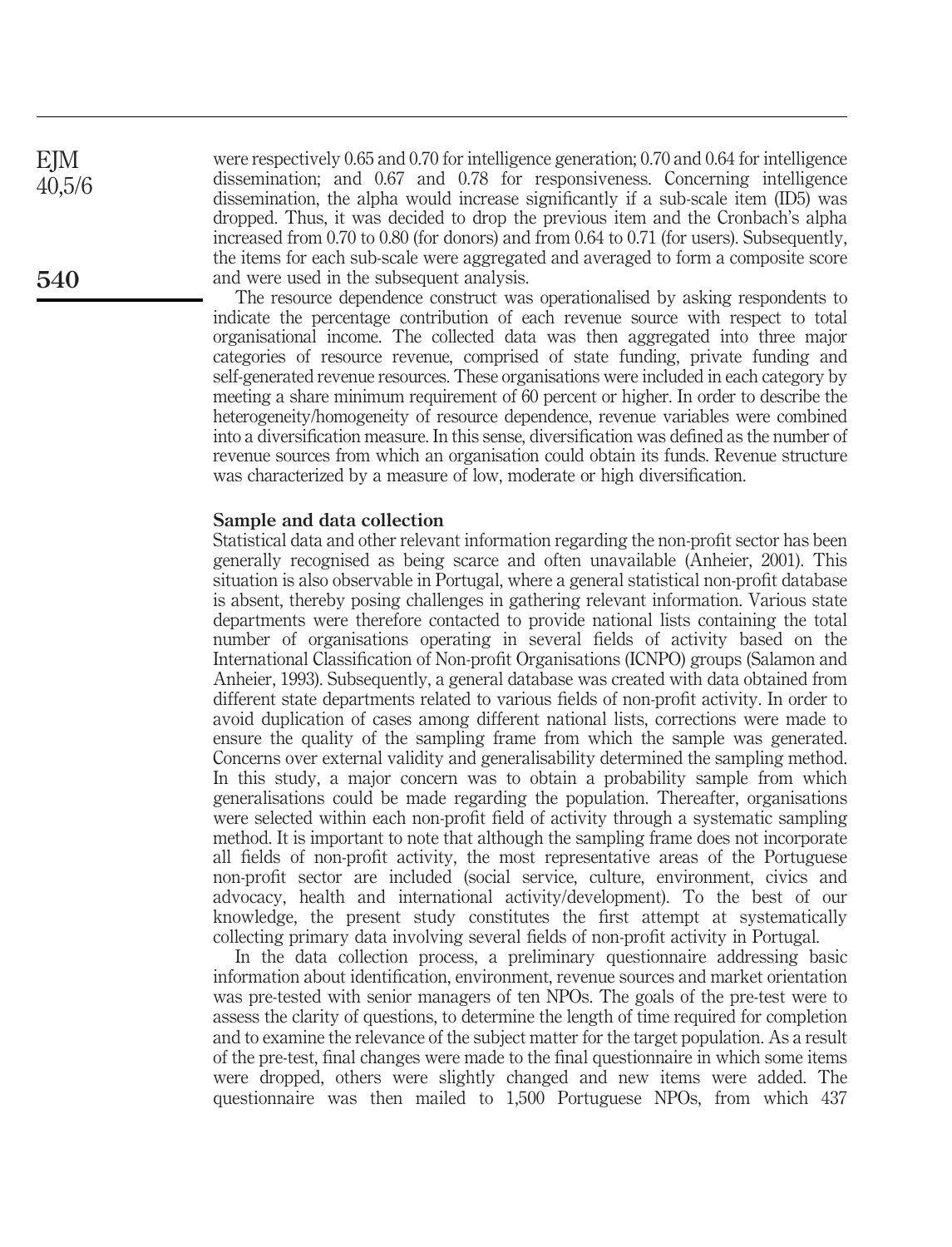questionnaires were received. Of these, 45 were excluded from the analysis due to unknown addresses and incomplete responses, yielding a total of 392 questionnaires. A response rate of 26 per cent was obtained, which compares favourably with other studies of market orientation conducted in various organisational contexts (Harris, 2001; Greenley, 1995). As observed by Gorsuch (1997), a sample size of 300 can be considered good for item analyses. Confidentiality of responses was assured in the cover letter and respondents were promised a summary report of the study's finding. Six weeks after the initial mailing a follow-up mailing was sent to those organisations that had not responded to the first mailing.

In the present study, non-response bias was assessed by comparing the responses of early respondents with those of late respondents (Armstrong and Overton, 1977). Several t-tests were performed to test the null hypothesis that the means of the answers across the two groups were the same. No significant differences were found on a number of characteristics between early and late respondents. Since the content of the questionnaire required complete or in-depth information, which cannot be expected from general respondents, the questionnaire was addressed to the heads of each organisation. To determine whether or not respondents were valid key informants, each was asked to rate how confident he or she felt about the issues raised by the questionnaire on a five-point scale (Kumar et al., 1993). Those respondents who indicated non-confidence (rating 1 and 2 on a five-point Likert scale) were discarded from the analysis. Responses to the questionnaires were analysed using the SPSS package.

After analysing the data, six semi-structured interviews were conducted with non-profit managers belonging to different fields of activity in order to triangulate and add depth to the research findings. As King (1994, p. 16) noted, semi-structured interviews are "not structured enough to allow detailed statistical analysis and hypothesis testing, but flexible and responsive enough to allow exploration of anything beyond surface meanings". Hence, a snowball sampling method was used to select the non-profit managers.

A broad range of non-profit activities is represented in the survey. These include the areas of culture/recreation (41.8 per cent), social services (40.3 per cent), environment/civic advocacy (7.4 per cent), health (6.6 per cent) and international activities/development (3.8 per cent). It is significant to note that variations in the aforementioned percentage of responses are attributable to different weights carried by each non-profit field of activity in the population as a whole.

With regard to the primary type of revenue strategy (Table I), the sample appeared to be skewed in favour of predominantly state funded organisations (45.9 per cent),

|                                    | Frequency | Percentage | Valid<br>percentage | Cumulative<br>percentage |                          |
|------------------------------------|-----------|------------|---------------------|--------------------------|--------------------------|
| Predominantly self-generated funds | 109       | 27.8       | 27.8                | 27.8                     |                          |
| Predominantly privately funded     | 25        | 6.4        | 6.4                 | 34.2                     |                          |
| Predominantly state-funded         | 180       | 45.9       | 45.9                | 80.1                     |                          |
| State and private                  | 20        | 5.1        | 5.1                 | 85.2                     |                          |
| Own and private                    | 14        | 3.6        | 3.6                 | 88.8                     |                          |
| Own and state                      | 44        | 11.2       | 11.2                | 100                      | Table I.                 |
| Total                              | 392       | 100        | 100                 |                          | Type of revenue strategy |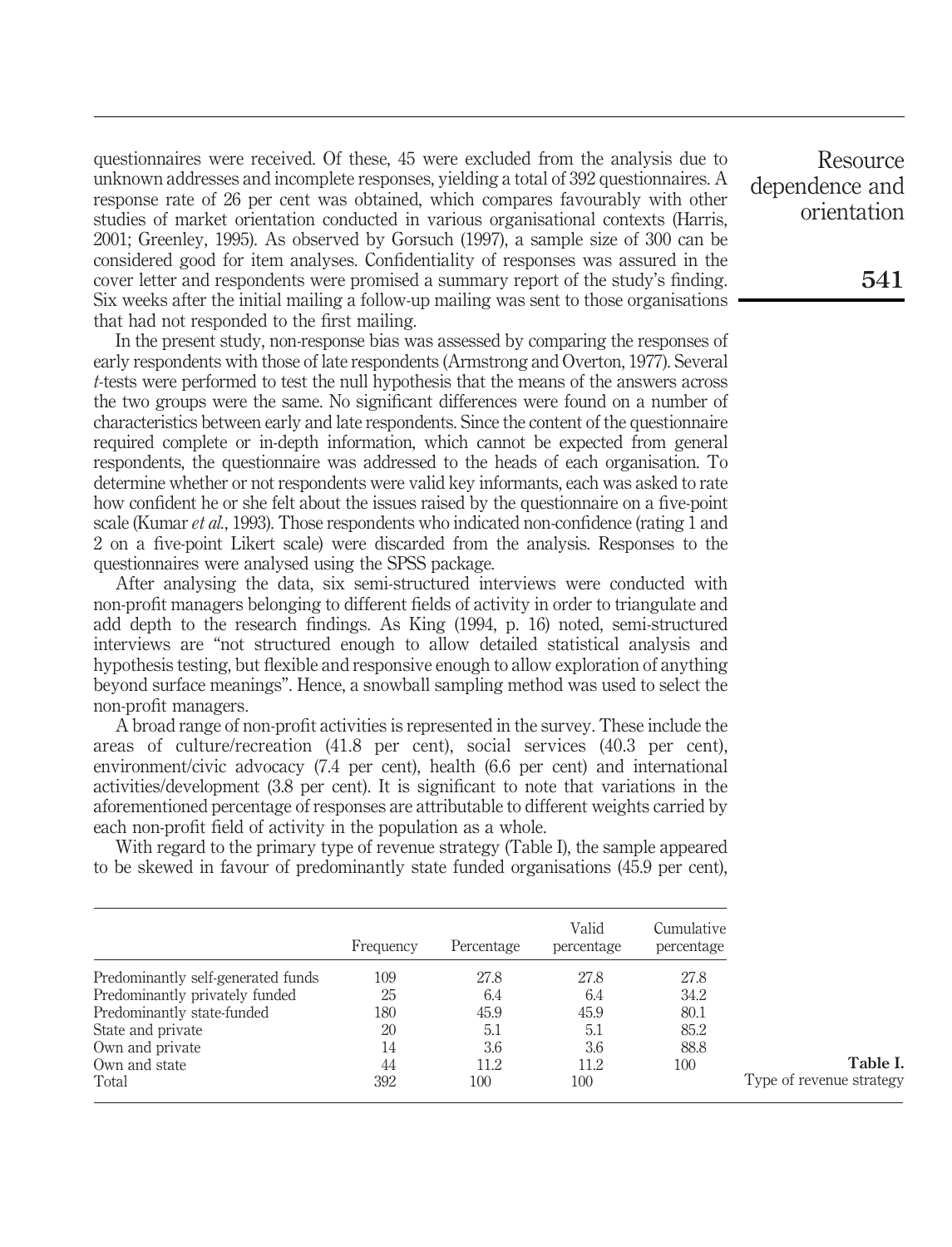followed by those that were predominantly funded by their own resources (27.8 per cent). Organisations depending predominantly on private funds were less well represented in the sample (6.4 per cent).

#### Hypothesis testing and discussion of results

To test the hypothesis, one-way ANOVAs and Student t-tests were performed when appropriate. These statistical techniques allowed for the examination of differences in the mean values of the dependent variable associated with the effect of the independent variable. In order to ascertain whether or not the means of the different groups that integrate each of the variables were significantly different, Tukey post hoc comparison tests were performed.

In the present study, the assessment of market orientation in the specific context of non-profit organisations involves consideration of two important stakeholders: donors and beneficiaries (or users). Assuming that an organisation's market orientation may evidence either a more donor or beneficiary orientation, there appears to be relevance for an added understanding of the marketing orientation construct in the non-profit sector. Consequently, a t-test was performed to determine whether mean scores related to donor and user/beneficiary market orientation were significantly different (Table II).

In general terms, t-test results indicate that the organisation's market orientation measured along its three dimensions shows statistically significant differences in the mean scores of donor and user market orientation, therefore providing empirical evidence that Portuguese NPOs are more market-oriented towards users than to donors. In relation to intelligence generation, significant differences are found in the mean scores of donor and user market orientation ( $t = -19.682$ ,  $p < 0.01$ ). A brief examination of the descriptive measures shows that the activities related to intelligence generation (the process of collection and assessment of both user and donor needs, plus the impact of government regulation, competitors, technology and other environmental forces) assume greater importance in relation to users  $(M = 3.50; SD = 0.812)$  when compared to donors ( $M = 2.79$ ; SD = 0.718). Similarly, with respect to intelligence dissemination, significant differences are found in mean scores of donor and user market orientation ( $t = -10.739$ ,  $p < 0.01$ ). This dimension, which comprises the activities related to the process and extent to which information is exchanged (both vertically and horizontally as well as within the organisation), assumes greater importance in relation to users  $(M = 3.14; SD = 0.867)$  than to donors  $(M = 2.70;$  $SD = 0.920$ ). With regard to responsiveness, the value of the t-test (t = -13.283,  $p < 0.01$ ) indicated that there are significant differences in the mean scores for market orientation of donors and users. The activities related to this dimension (the process of planning and coordinating different activities in the implementation of marketing programmes) assume greater importance in relation to users  $(M = 3.51; SD = 0.712)$ than to donors ( $M = 3.10$ ; SD = 0.717). Thus, previous results seem to support H1, which suggests that the imperative of attracting resources from donors (or funders) appears not to compromise the market orientation evidenced towards their users.

Overall, the results indicate that Portuguese NPOs are more market-oriented towards users/beneficiaries than to donors, as significant differences of means were found for each MARKOR dimension. This finding may reflect the fact that NPOs prioritise ethical, moral, political and religious values (Jeavons, 1992). Consequently, their activities tend to be primarily centred on their users and beneficiaries, which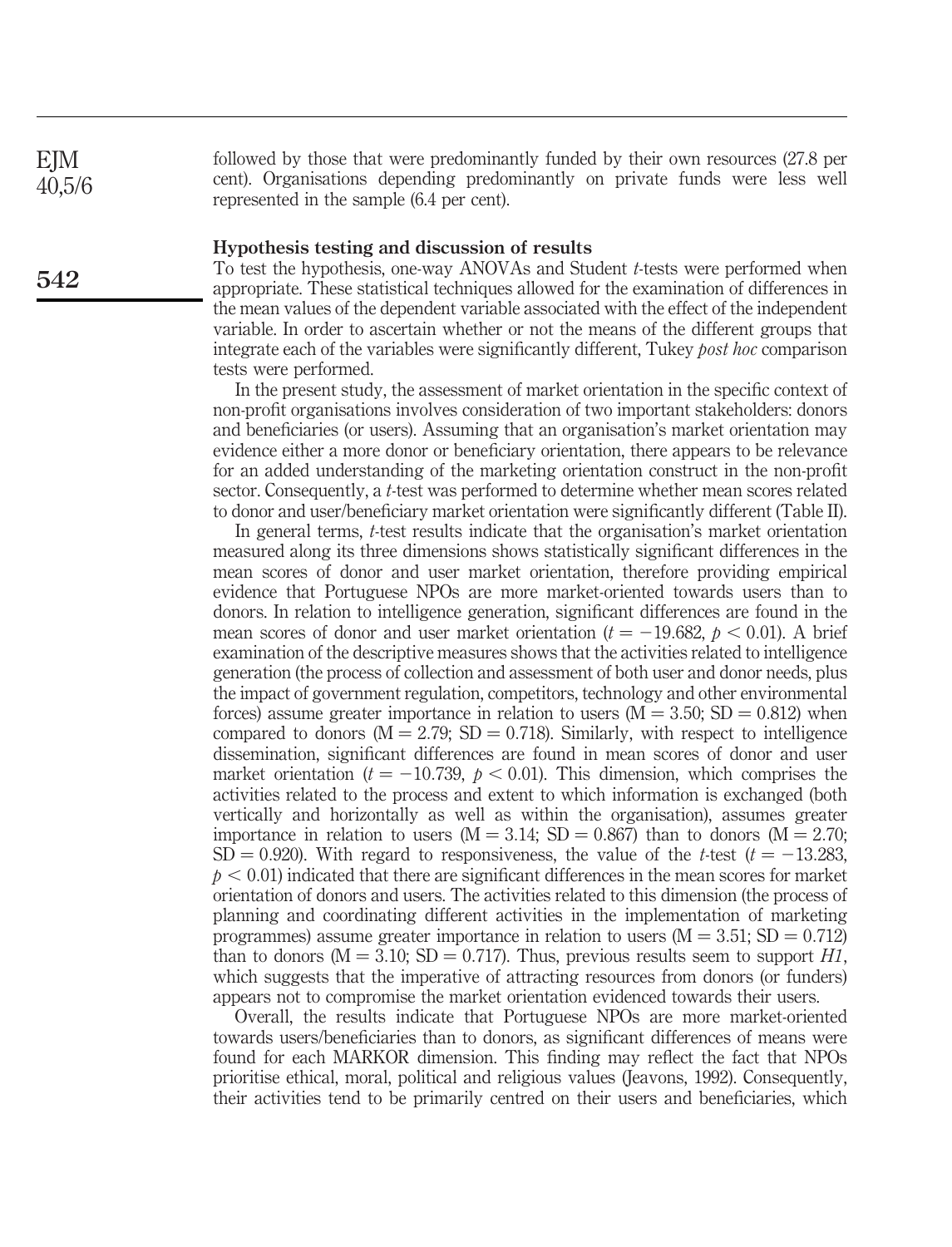|                 |                                                                                                                                                                                                         | Mean (SD) |                                      |          |     |                                  | Resource<br>dependence and               |
|-----------------|---------------------------------------------------------------------------------------------------------------------------------------------------------------------------------------------------------|-----------|--------------------------------------|----------|-----|----------------------------------|------------------------------------------|
|                 |                                                                                                                                                                                                         | Donors    | <b>Users</b>                         | t-value  | df  | Þ                                | orientation                              |
|                 | Intelligence generation (IG)                                                                                                                                                                            |           |                                      |          |     |                                  |                                          |
| IG1             | We meet our donors/users at least once $2.64$ (1.40)<br>a year to find out what causes<br>(programmes or services) they will be                                                                         |           | $3.79(1.26) - 13.765$                |          | 390 | 0.000                            | 543                                      |
| IG2             | interested to support in the future<br>We are slow to detect changes in our<br>donors'/users' preferences (on causes or<br>human services they wish to support)<br>(R)                                  |           | $3.62(1.068)$ $3.68(1.082)$ $-0.954$ |          | 390 | 0.341                            |                                          |
| IG3             | In this organisation we do a lot of<br>in-house "market" research on<br>donors'/users' preferences about causes<br>or programmes they may wish to<br>support in the future                              |           | $2.13(1.205)$ $2.88(1.385) - 11.60$  |          | 388 | 0.000                            |                                          |
| IG4             | We poll our donors/users at least once a $1.84$ (1.082) $3.00$ (1.406) $-14.712$<br>year to assess their satisfaction in<br>relation to the causes or programmes<br>they have supported                 |           |                                      |          | 387 | 0.000                            |                                          |
| IG5             | We are slow to detect fundamental<br>shifts in the non-profit sector (e.g.<br>technology, regulation, etc.) $(R)$                                                                                       |           | $3.65(1.055)$ $3.59(1.084)$          | 1.916    | 390 | 0.056                            |                                          |
| IG <sub>6</sub> | We periodically review the likely effect 2.89 (1.193) 3.56 (1.225) $-10.747$<br>of changes in our operating<br>environment (e.g. technology,<br>regulation, etc.) on donors/users                       |           |                                      |          | 389 | 0.000                            |                                          |
|                 | $IG1 + IG2 + IG3 + IG4 + IG5 + IG6$                                                                                                                                                                     |           | $2.79(0.718)$ $3.50(0.812) - 19.682$ |          | 391 | $0.000*$                         |                                          |
| ID1             | Intelligence dissemination (ID)<br>We have inter-departmental meetings at $2.28$ (1.298) $2.69$ (1.442) $-6.480$<br>least once a quarter to discuss current<br>fund-raising activities and future plans |           |                                      |          | 372 | 0.000                            |                                          |
| ID2             | People performing the "marketing"<br>function" (or the equivalent) in our<br>organisation spend time discussing<br>donors'/users' future preferences with<br>other functional departments               |           | $2.11(1.218)$ $2.60(1.408)$ $-8.771$ |          | 379 | 0.000                            |                                          |
| ID3             | When something important happens to $3.10$ (1.286) $3.60$ (1.231) $-7.142$<br>a major donor/user, the whole<br>organisation knows about it within a<br>short period                                     |           |                                      |          | 389 | 0.000                            |                                          |
| ID4             | Data on donor/user satisfaction are<br>disseminated at all levels in the<br>organisation on a regular basis                                                                                             |           | $2.72(1.321)$ $3.35(1.228)$ $-9.392$ |          | 388 | 0.000                            |                                          |
| ID5             | When one department finds out<br>something important about other<br>non-associated NPOs working in the<br>same area, it is slow to inform other<br>departments $(R)$                                    |           | 3.31 (1.082) 3.38 (1.022)            | $-3.849$ | 376 | 0.000                            | Table II.<br>Difference of means for     |
|                 | $ID1 + ID2 + ID3 + ID4$                                                                                                                                                                                 |           | $2.70(0.920)$ $3.14(0.867) - 10.739$ |          | 391 | $0.000*$<br>( <i>continued</i> ) | donors' and users' market<br>orientation |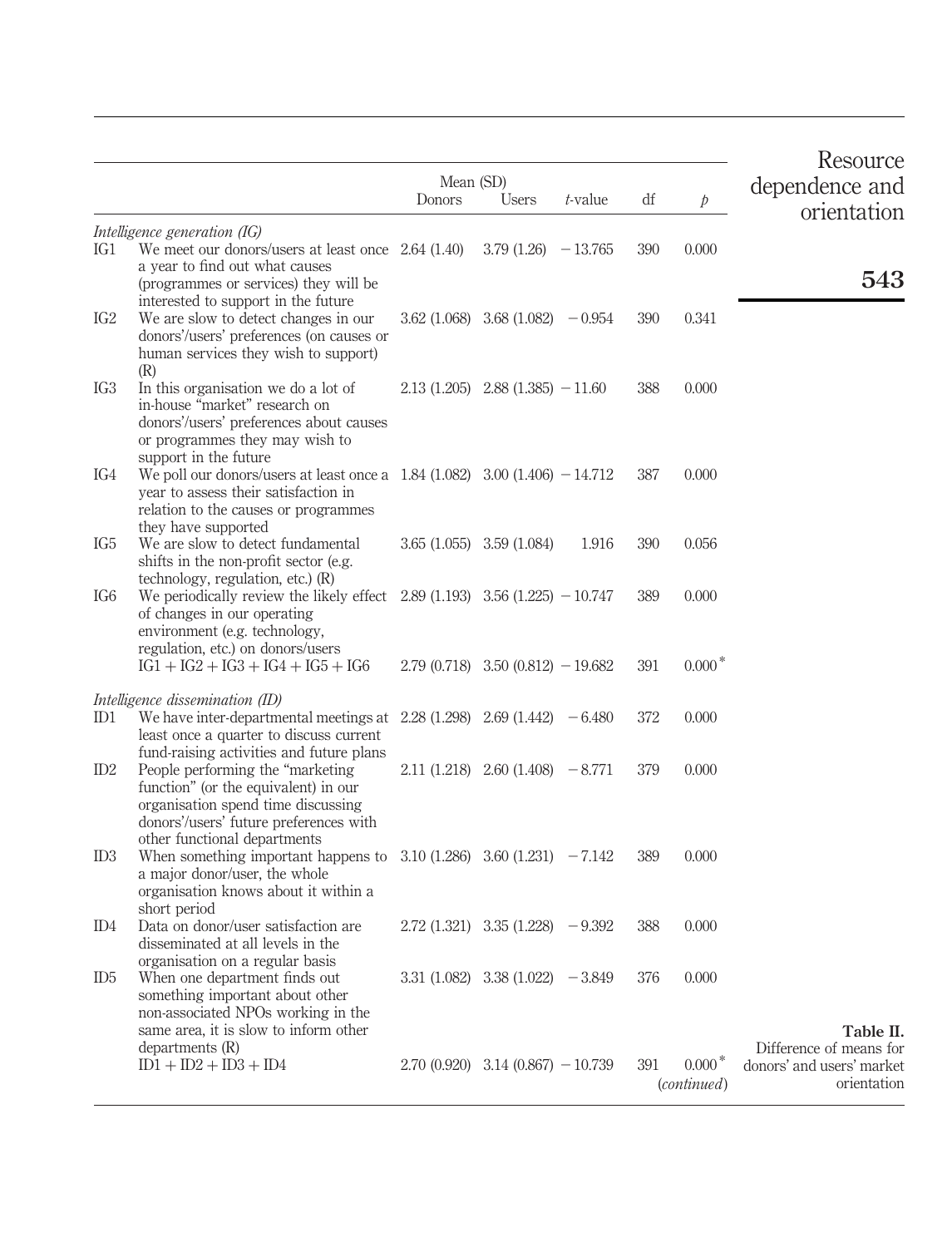| EJM<br>40,5/6 |                                                                                           |                                                                                                                                                                                                         | Mean (SD)<br>Donors                      | Users | t-value  | df  | Þ        |
|---------------|-------------------------------------------------------------------------------------------|---------------------------------------------------------------------------------------------------------------------------------------------------------------------------------------------------------|------------------------------------------|-------|----------|-----|----------|
| 544           | Responsiveness (RI)<br>R1                                                                 | It takes us a long time to decide how to $2.39(1.132)$ $3.67(1.100) - 14.158$<br>respond to other non-associated<br>non-profit organisations' changes in the<br>strategies used to attract donors/users |                                          |       |          | 385 | 0.000    |
|               | (R)<br>R2<br>programmes $(R)$                                                             | For one reason or another we tend to<br>ignore changes in our donor/user<br>preferences in supporting causes or                                                                                         | $3.46(1.115)$ $4.04(1.031)$ $-9.366$     |       |          | 386 | 0.000    |
|               | R3                                                                                        | We periodically review our new<br>services' (programmes) development<br>efforts to ensure that they are in line<br>with what the donors/users want                                                      | $3.287$ (1.177) $3.88$ (1.024) $-10.118$ |       |          | 368 | 0.000    |
|               | R <sub>4</sub><br>environment                                                             | Several departments get together<br>periodically to plan a response to<br>changes taking place in our operating                                                                                         | $3.51(1.130)$ $3.53(1.209)$ $-0.625$     |       |          | 388 | 0.532    |
|               | R5<br>would implement a response<br>immediately                                           | If another non-associated non-profit<br>organisation was to launch an intense<br>campaign target at our donors/users, we                                                                                | $2.11(1.097)$ $2.24(1.195)$ $-2.931$     |       |          | 383 | 0.004    |
|               | R <sub>6</sub><br>The activities of the different<br>well co-ordinated                    | departments in this organisation are                                                                                                                                                                    | $3.53(1.002)$ $3.74(0.818)$ $-6.986$     |       |          | 387 | 0.000    |
|               | R7<br>fall on deaf ears $(R)$                                                             | Donors'/users' grievances or complaints 3.79 (1.240) 4.17 (1.158)                                                                                                                                       |                                          |       | $-6.591$ | 379 | 0.000    |
|               | R <sub>8</sub><br>fashion $(R)$                                                           | Even if we came up with a great<br>"marketing" plan, we probably would<br>not be able to implement it in a timely                                                                                       | $3.16(1.038)$ $3.24(0.976)$              |       | $-3.343$ | 388 | 0.001    |
|               | R <sub>9</sub><br>concerted efforts to do so                                              | When we find that donors/users would<br>like us to modify a product or a service,<br>the departments involved make                                                                                      | $2.99(1.218)$ $3.59(1.096)$ $-9.742$     |       |          | 382 | 0.000    |
|               | $R8 + R9$                                                                                 | $R1 + R2 + R3 + R4 + R5 + R6 + R7 + 3.10 (0.717) 3.51 (0.712) -13.283$                                                                                                                                  |                                          |       |          | 391 | $0.000*$ |
| Table II.     | * $p < 0.01$ ; ** $p < 0.05$ ; *** $p < 0.10$<br>Source: Adapted from Kohli et al. (1993) | <b>Notes:</b> MARKOR scale: $1 = \text{very unimportant}, 5 = \text{very important}; (R) = \text{reverse coded item};$                                                                                  |                                          |       |          |     |          |

ultimately become the main reason for their existence. In this context, a user market orientation can be viewed as a way of fulfilling the organisational mission. Consistent with this, the analysis of the interviews with NPO managers in several organisations also confirms that, in some areas of non-profit activity, the donor market is mainly represented by state agencies, who are in some cases the most prominent financial supporters. As noted by an interviewee: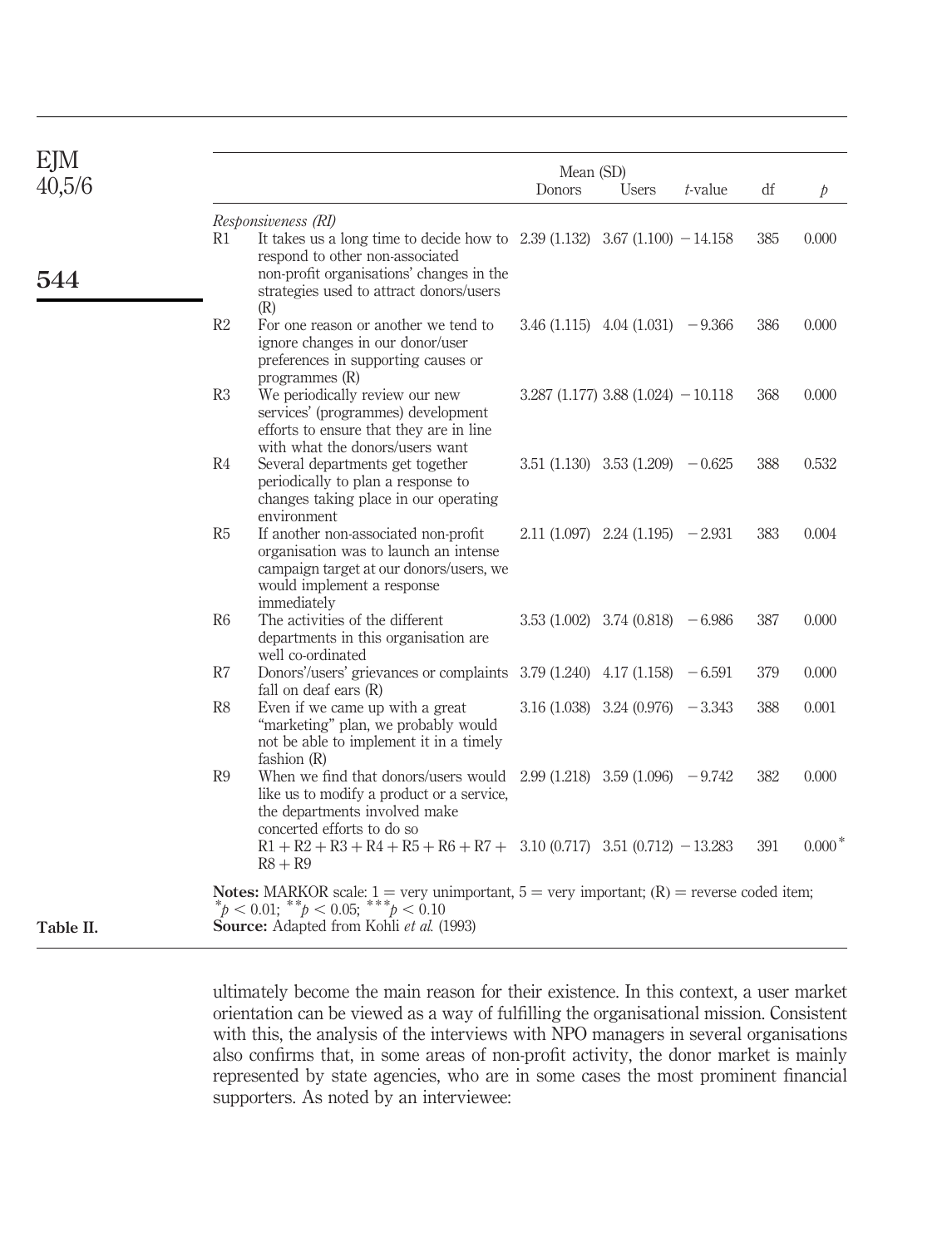Although a great number of NPOs are highly dependent on the state for financial resources, this does not necessarily imply an effective donor oriented strategy. Indeed, the state is in most of the cases considered as a purchaser and not so much as a donor.

Another thrust of this study is to test the relationship between the level of diversification and the organisations' market orientation. To determine whether organisations exhibiting a diversified revenue strategy are likely to be more market oriented than those relying on one or few resource providers (H2), a one-way ANOVA was employed. The ANOVA was followed by Tukey post hoc comparison tests whenever the F values were significant.

In relation to market orientation towards donors, the results presented in Table III indicate that significant differences are observed in the mean scores of market orientation related to intelligence generation ( $F = 3.246$ ,  $p < 0.05$ ) and intelligence dissemination ( $F = 5.313$ ,  $p < 0.01$ ) along the considered levels of diversification of revenues sources. Post hoc comparisons using the Tukey test indicated that, with respect to the intelligence generation dimension, significant differences were only found between organisations with moderate and high ( $p < 0.05$ ) diversification of revenue sources. In relation to intelligence dissemination, the Tukey test revealed that organisations exhibiting low diversification revenue sources differed significantly from those with a moderate  $(p < 0.01)$  pattern of diversification, but that no other significant differences were found. No significant differences were found on the mean scores related to the responsiveness dimension along the various degrees of resource diversification ( $F = 1.605$ ,  $p > 0.05$ ).

Concerning market orientation towards users, only in relation to the intelligence dissemination dimension, a statistically significant difference is found in the market orientation mean scores for the three levels of diversification ( $F = 11.866$ ,  $p < 0.01$ ). Post hoc comparison using the Tukey HSD test indicated that the means are significantly different between organisations evidencing low and moderate ( $p < 0.01$ ) diversification of revenue sources as well as between organisations with low and high  $(p < 0.01)$  levels of diversification. No difference of means was found with regard to the other MARKOR dimensions.

Evidence from the above analysis demonstrates that the influence of the level of diversification of revenue sources in the market orientation is more visible in relation to

|                                                                              | Low<br>diversification<br>$(n = 232)$ |           | Moderate<br>diversification<br>$(n=55)$ |       | High<br>diversification<br>$(n = 105)$ |       |           |       |             |
|------------------------------------------------------------------------------|---------------------------------------|-----------|-----------------------------------------|-------|----------------------------------------|-------|-----------|-------|-------------|
| <b>MARKOR</b> dimensions                                                     | Mean                                  | <b>SD</b> | Mean                                    | SD    | Mean                                   | SD.   | $F$ value | Þ     |             |
| Market orientation (donors)                                                  |                                       |           |                                         |       |                                        |       |           |       |             |
| Intelligence generation                                                      | 2.81                                  | 0.700     | 2.56                                    | 0.714 | 2.85                                   | 0.744 | 3.246     | 0.040 |             |
| Intelligence dissemination                                                   | 2.79                                  | 0.937     | 2.35                                    | 0.844 | 2.68                                   | 0.882 | 5.313     | 0.005 |             |
| Responsiveness                                                               | 3.07                                  | 0.731     | 3.02                                    | 0.757 | 3.20                                   | 0.656 | 1.605     | 0.202 |             |
| Market orientation (users)                                                   |                                       |           |                                         |       |                                        |       |           |       |             |
| Intelligence generation                                                      | 3.53                                  | 0.789     | 3.29                                    | 0.685 | 3.53                                   | 0.910 | 2.132     | 0.120 |             |
| Intelligence dissemination                                                   | 3.31                                  | 0.784     | 2.85                                    | 0.780 | 2.91                                   | 0.991 | 11.866    | 0.000 | Dif         |
| Responsiveness                                                               | 3.49                                  | 0.750     | 3.51                                    | 0.635 | 3.55                                   | 0.665 | 0.265     | 0.768 | dim<br>on 1 |
| <b>Note:</b> Scale: $1 = \text{very unimportant}, 5 = \text{very important}$ |                                       |           |                                         |       |                                        |       |           |       |             |

Resource dependence and orientation

Table III.

ferences in MARKOR ensions' means based level of diversification (one-way ANOVA)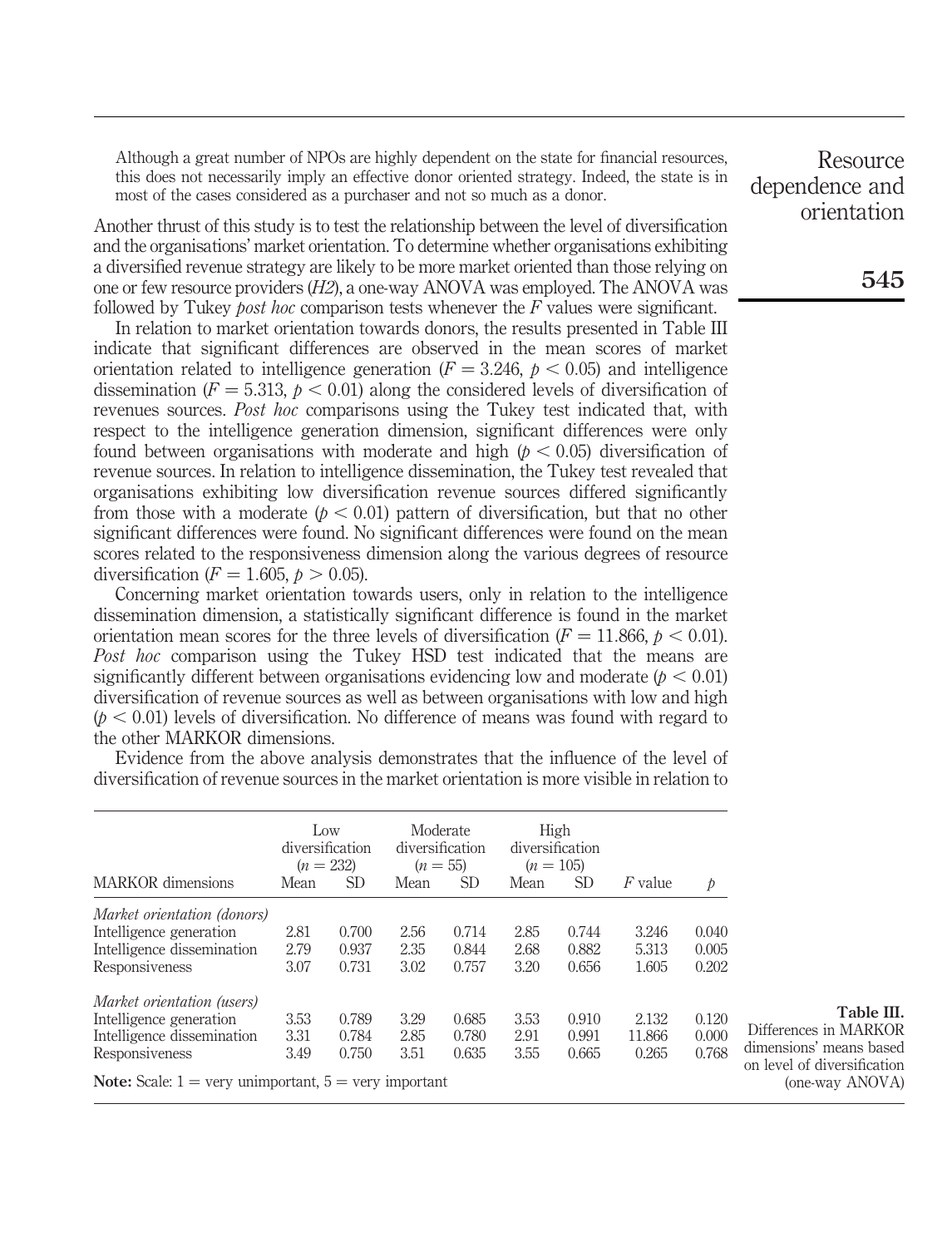donors than to users. Such a finding can possibly be attributed to the fact that the diversification measure did not take into account the specific nature of the resource. In other words, a low level of resource diversification can be observed in organisations that depend predominately on either public or private funding. This difference, which is not visible in the current data, is likely to bias the results. Therefore, H2 is partially supported by the data.

The analysis now shifts to analysing the relationship between the type of revenue strategy and the degree of market orientation. More specifically, it attempts to examine whether organisations depending predominantly on private resources are likely to be more market-oriented than those depending mainly on public resources (*H3*). With such a purpose in view, a t-test for independent samples was performed. The result is displayed in Table IV, in which the number of cases in the two groups, together with their means and standard deviations, are listed.

Table IV compares mean scores on market orientation for organisations whose revenue strategy is either predominantly state-funded, or primarily funded by private sources. With respect to donor market orientation, a brief examination of the descriptive measures shows that privately funded organisations evidence a higher degree of market orientation than predominantly state-funded organisations. This result is found to be statistically significant, particularly in the dimensions of intelligence generation ( $t = 3.026$ ,  $p < 0.01$ ) and responsiveness ( $t = 3.849$ ,  $p < 0.01$ ). In relation to the dissemination dimension, statistical significance is only found at the 0.9 level  $(t = 1.660, p < 0.10)$ .

Empirical evidence suggests that organisations that are predominantly privately financed are likely to be more market oriented than those which are predominantly state financed. This result may be explained in light of institutional theory (DiMaggio and Powell, 1983), which contends that organisations are likely to imitate and reproduce organisational structures, activities and routines in response to the organisations upon which they depend on for resources. In this sense, NPOs may tend to acquire attributes similar to their resource providers. This is also consistent with previous research, which claims that corporate givers are most likely to fund organisations that demonstrate certain managerial characteristics resembling their own (Wilson, 1989; Useem, 1987).

|                                                                                                     | <b>MARKOR</b> dimensions                                                                                                                                                              | Mean                 | Predominantly<br>privately<br>financed<br>$(n = 25)$<br>SD | Predominantly<br>state-financed<br>$(n = 180)$<br>Mean | SD.                     | df                | t-value                    | Þ                       |
|-----------------------------------------------------------------------------------------------------|---------------------------------------------------------------------------------------------------------------------------------------------------------------------------------------|----------------------|------------------------------------------------------------|--------------------------------------------------------|-------------------------|-------------------|----------------------------|-------------------------|
|                                                                                                     | Market orientation (donors)<br>Intelligence generation<br>Intelligence dissemination<br>Responsiveness                                                                                | 3.28<br>3.16<br>3.60 | 0.678<br>0.800<br>0.557                                    | 2.85<br>2.84<br>3.00                                   | 0.664<br>0.902<br>0.749 | 203<br>203<br>203 | 3.026<br>1.660<br>3.849    | 0.001<br>0.000<br>0.459 |
| Table IV.<br>Differences in MARKOR<br>dimensions means based<br>on the type of resource<br>strategy | Market orientation (users)<br>Intelligence generation<br>Intelligence dissemination<br>Responsiveness<br><b>Note:</b> Scale: $1 = \text{very unimportant}, 5 = \text{very important}$ | 3.76<br>3.24<br>3.76 | 0.723<br>0.831<br>0.663                                    | 3.56<br>3.35<br>3.48                                   | 0.793<br>0.773<br>0.766 | 203<br>203<br>203 | 1.221<br>$-0.661$<br>1.753 | 0.224<br>0.510<br>0.081 |

546

EJM 40,5/6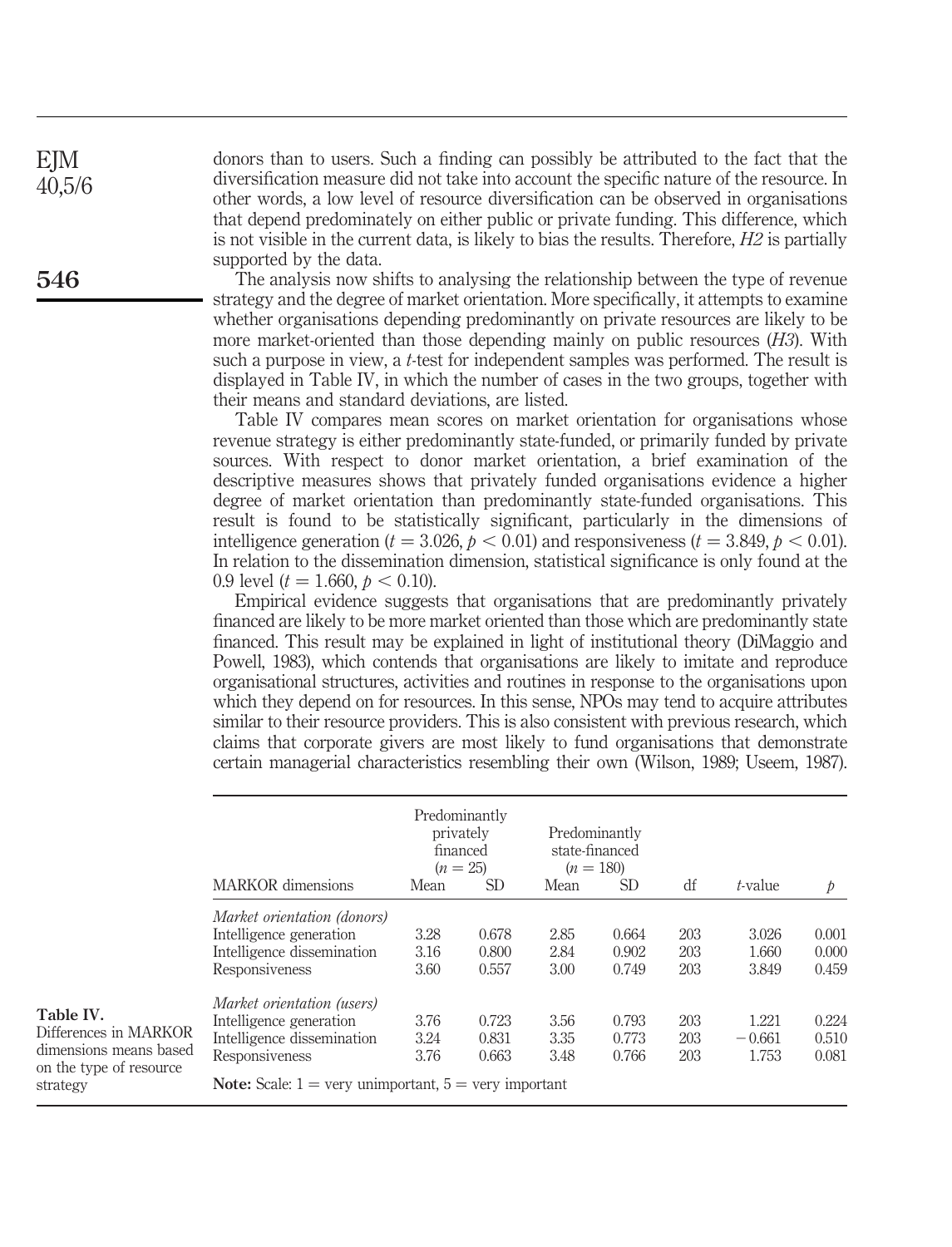Besides, in the present study private funding is principally composed of corporate giving, which means that the interaction between NPOs and corporations may create new opportunities. As observed by a non-profit manager:

For profit organisations are increasingly discovering the importance of community involvement and building a positive corporate image. By contrast, NPOs are increasingly recognising the importance of cooperation with corporations to secure needed resources and to carry on its organisational mission.

Since both sectors increasingly need one another to pursue their core missions, important opportunities for a fruitful cooperation can be created, leading NPOs to adopt a market orientation approach. There are, however, some risks that may exist in these relationships, particularly when commercial pressures threaten to compromise the core mission of a NPO.

In the analysis of the users' market orientation, no significant differences were found for the effect of revenue strategy. Although market orientation mean scores for organisations predominantly dependent on private resources were higher than those relying mainly on public funds, the mean differences were not statistically significant. This is particularly observable with regard to the intelligence generation and responsiveness dissemination dimensions. Although the results follow the predicted relationship for both donors and users, the lack of statistical significance in relation to users' market orientation led to the partial support of H3.

H4 examines whether different MARKOR dimensions vary between organisations that are mainly state-funded and those that depend predominantly on self-generated resources. In order to examine this hypothesis, a t-test for two unrelated samples was performed (Table V). The results from Table V suggest that, in relation to market orientation towards donors, organisations that are primarily dependent on self-generated resources are likely to be less market-oriented than those that are predominantly state financed. This applies particularly to intelligence generation  $(t = -3.485, \, p < 0.01)$  and intelligence dissemination  $(t = -4.144, \, p < 0.01)$ . Contrary to what was predicted, although statistical significance is observed in the relationship between the degree of market orientation and the type of revenue strategy,

| <b>MARKOR</b> dimensions                                                                                                                                                              | Mean                 | Predominantly<br>self-generated<br>finance<br>$(n = 109)$<br>SD. | Mean                 | Predominantly<br>state-financed<br>$(n = 180)$<br>SD <sub>1</sub> | df                | t-value                          | $\dot{p}$               |                                                                                                    |
|---------------------------------------------------------------------------------------------------------------------------------------------------------------------------------------|----------------------|------------------------------------------------------------------|----------------------|-------------------------------------------------------------------|-------------------|----------------------------------|-------------------------|----------------------------------------------------------------------------------------------------|
| Market orientation (donors)<br>Intelligence generation<br>Intelligence dissemination<br>Responsiveness                                                                                | 2.56<br>2.39<br>3.06 | 0.700<br>0.882<br>0.670                                          | 2.85<br>2.84<br>3.00 | 0.664<br>0.902<br>0.749                                           | 218<br>287<br>287 | $-3.485$<br>$-4.144$<br>0.741    | 0.001<br>0.000<br>0.459 |                                                                                                    |
| Market orientation (users)<br>Intelligence generation<br>Intelligence dissemination<br>Responsiveness<br><b>Note:</b> Scale: $1 = \text{very unimportant}, 5 = \text{very important}$ | 3.39<br>2.96<br>3.48 | 0.744<br>0.860<br>0.618                                          | 3.56<br>3.35<br>3.48 | 0.793<br>0.773<br>0.766                                           | 287<br>287<br>264 | $-1.810$<br>$-3.949$<br>$-0.009$ | 0.071<br>0.000<br>0.993 | Table V.<br>Differences in MARKOR<br>dimensions means based<br>on the type of resource<br>strategy |

Resource dependence and orientation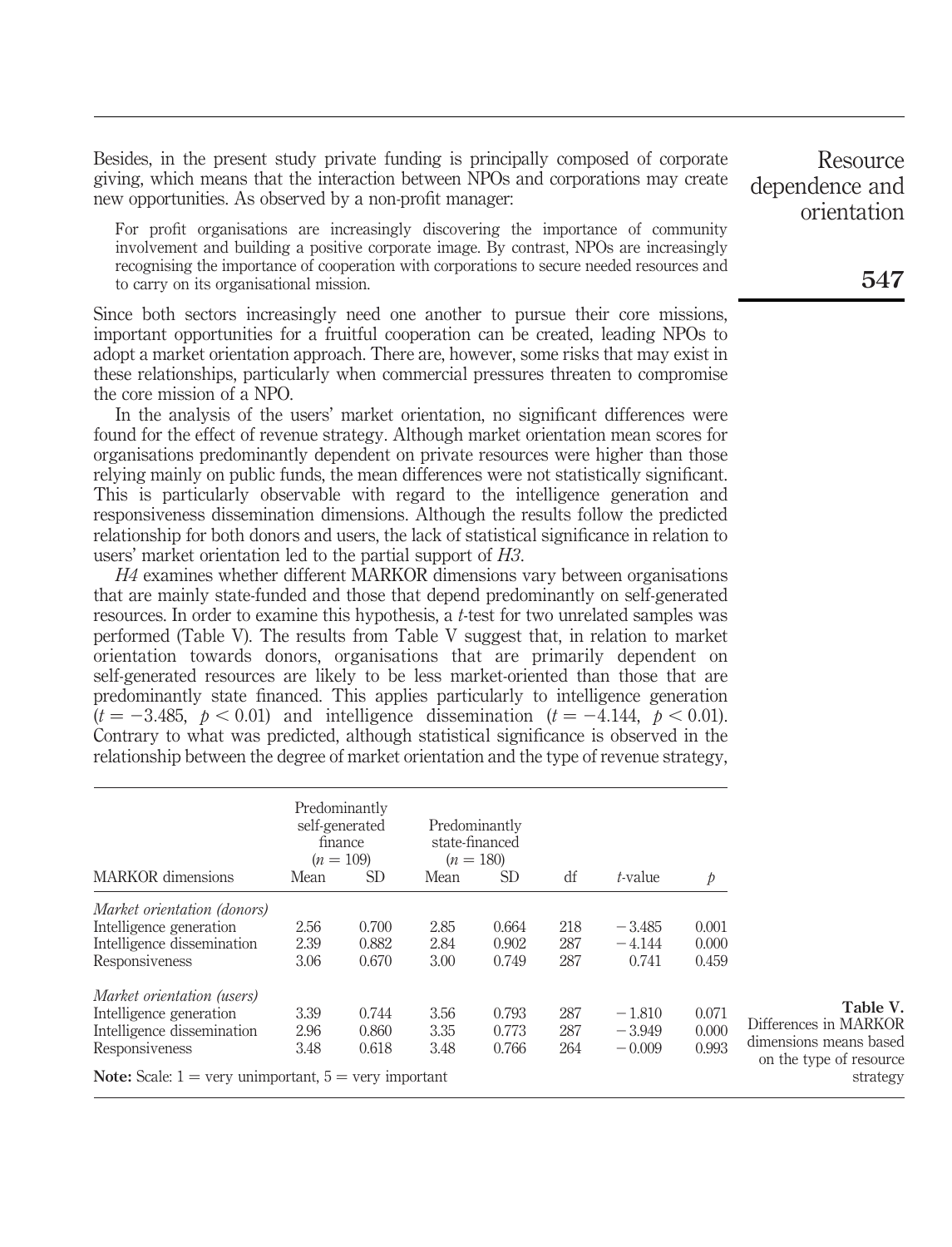the degree of market orientation does not vary in the same direction as predicted by theory. In other words, contrary to what was expected, the results indicate that with respect to donor market orientation, those organisations whose revenue strategy is predominantly comprised of self-generated resources are less market-oriented than those depending predominantly on state funds.

Similar results are discernible in relation to the user's market orientation. Although a difference of means is found to be statistically significant between predominantly state-funded organisations and organisations whose revenue strategy is comprised mainly of self-generated resources, the degree of market orientation does not vary in the same direction as hypothesised. These results led to the rejection of H4. Contrary to what was expected, organisations that depend predominantly on public resources are more market-oriented (donors and users) than those that are predominantly dependent on self-generated resources. This may be better understood in the light of previous research, which claims that the process of securing and managing public funding requires NPOs to develop organisational capacity and sophistication (Grönbjerg, 1997). Accordingly, at the very least, NPOs must develop rudimentary mechanisms for budgeting planning and review to construct contract proposals. In order to meet reporting requirements, NPOs must track their own performance levels, while audits and monitoring by public agencies require them to keep track of adequate records and paper trails. Thus, public resource funding may provide the conditions for acquiring the necessary skills, which may explain a higher degree of market orientation when compared with organisations predominantly based on self-generated resources. These organisations are less able to reduce uncertainty, especially if they are small (Bielefeld, 1992) and if they incorporate a simple organisational structure. Moreover, organisations that rely mainly on self-generated resources have no means to implement a market-oriented strategy on a systematic basis, which partly explains the lower degree of market orientation evidenced by these organisations.

#### Conclusions, contributions and implications of the study

This study contributes to a better understanding of the implementation of the marketing concept in the specific context of non-profits by analysing the degree of adoption of market orientation and by examining its link with the type of resource dependence.

While it has been unanimously assumed that NPOs undertake marketing activities directed towards different stakeholders (funders and donors, trustees, volunteers, staff and users/beneficiaries), previous research has failed to incorporate these groups in the measurement of market orientation. This study attempts to fill this gap by assessing the market orientation construct towards donors and users.

Results from the present study emphasise that Portuguese NPOs are more market-oriented for users/beneficiaries than for donors, revealing a less proactive behaviour in relation to their donors when compared to users. Moreover, the analysis of the MARKOR dimensions presented significant differences for intelligence generation, dissemination of intelligence and responsiveness. Although NPOs operate in a monopolistic situation (Bruce, 1995) concerning their users/beneficiaries (the demand for their services often exceeds supply), this does not endanger an effective customer orientation approach. Ultimately, NPOs provide services to people who are, in general, incapable of making their voices effectively heard.

548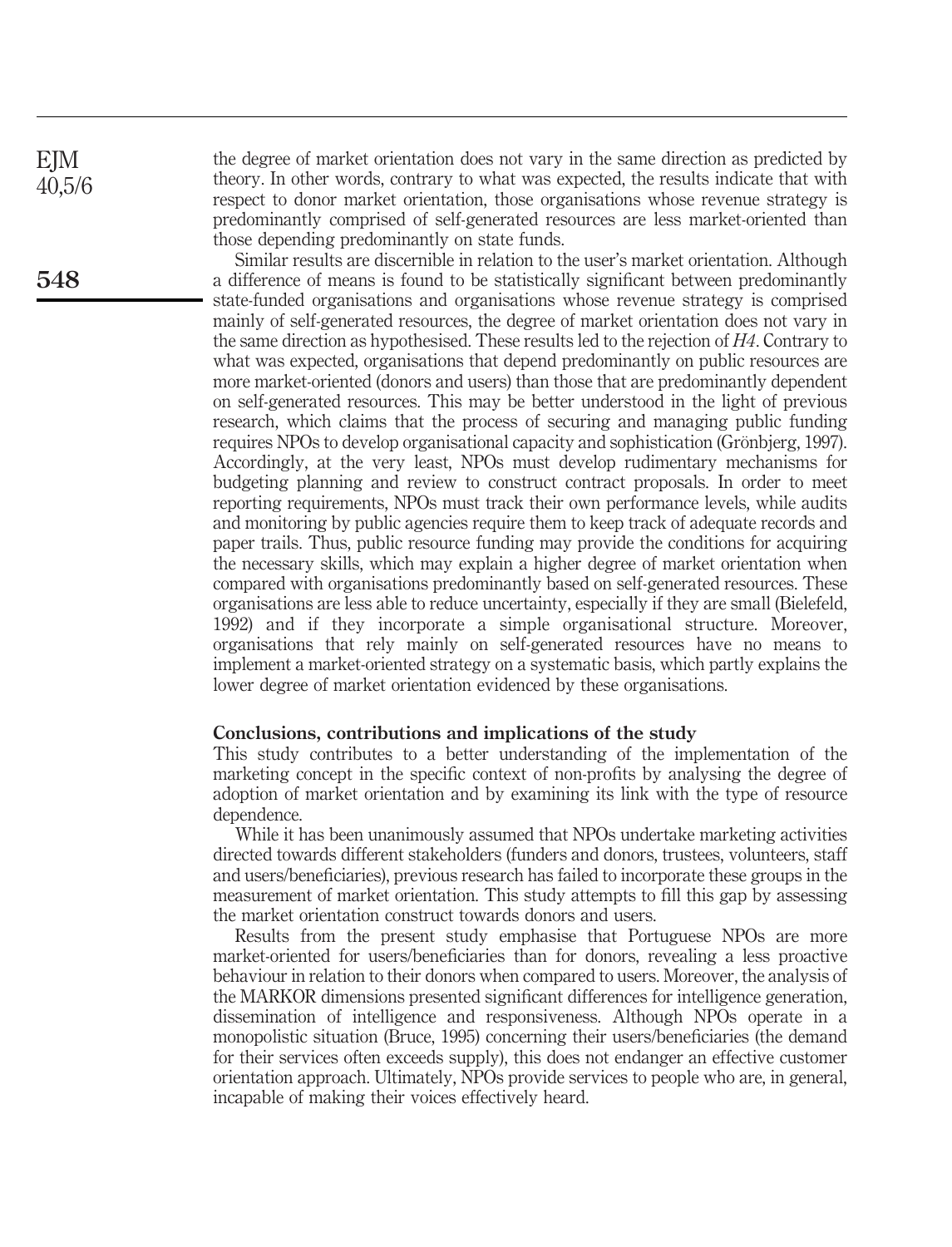Of more interest, however, are findings related to the effects of resource dependence on market orientation, which is the central focus of this study. In fact, resource dependence theory has proven to be an important theoretical tool for understanding market orientation strategies in the specific setting of NPOs. At a time when competition for resources has increasingly intensified, it is expected that the adoption of a market orientation will benefit from a diversified revenue strategy, although the present study only partially confirmed this.

This study reveals that the type of resource dependence influences NPO market orientation in the sense that a higher degree of market orientation towards donors is found in those organisations which primarily depend on private resource providers. This is particularly evident when comparing predominantly private funded NPOs with those organisations depending predominantly on public sources of revenue. However, in relation to user market orientation, results are somewhat inconclusive since statistical significance was only obtained with respect to the responsive dimension.

Additionally, analysis of market orientation between predominantly state-funded organisations and those relying mainly on self-generated resources revealed that, contrary to expectations, the former evidenced a higher degree of market orientation than the latter. This might be due to the fact that organisations relying primarily on self-generated resources were small in size, presented a simple organisational structure and had no means of implementing a market orientation strategy as a way of reducing uncertainty. The fact that state-funded organisations are more market-oriented than those with self-generated funding may also be derived from the state favouring those causes and electorates which may be translated into votes. As Blois (1993) maintained, it is critical that NPOs pursue activities that raise the electorate's interest and support for their core organisational missions. In this context, it is likely that the state agencies will be more supportive of NPO appeals for funding.

The results of the present study have relevance for both non-profit marketing theory and practice. From a theoretical perspective, this study addresses key arguments that link resource dependence (associated either with public sector funding, self-generated funding or private funding) and the degree of market orientation towards users and donors. Drawing on relevant literature, it takes into account claims that non-profit income does not derive exclusively from the state and that different revenue strategies can be found within non-profit organisations. Given the fact that the Portuguese non-profit sector has been acknowledged as highly dependent on financial resources (Macedo, 2005), the Portuguese situation provides an interesting case study, which might be applicable to other countries with similar social and cultural backgrounds.

From a practical perspective, the present study may assist public policy makers to design more adequate policies and allocate resources to non-profit organisations. The study revealed that there is a lack of a well-defined policy towards the non-profit sector. In fact, during follow-up interviews, several managers claimed there to be no clearly defined criteria upon which resources are provided. Since most activities run by NPOs are embedded with a public and social purpose, it is relevant for policy makers to understand the effects of different types of resource strategies on these organisations.

Several key factors beyond the scope of this study arise as opportunities for additional research. First, since the present study relied on a single respondent analysis, the use of multiple respondents is suggested for enriching the analysis of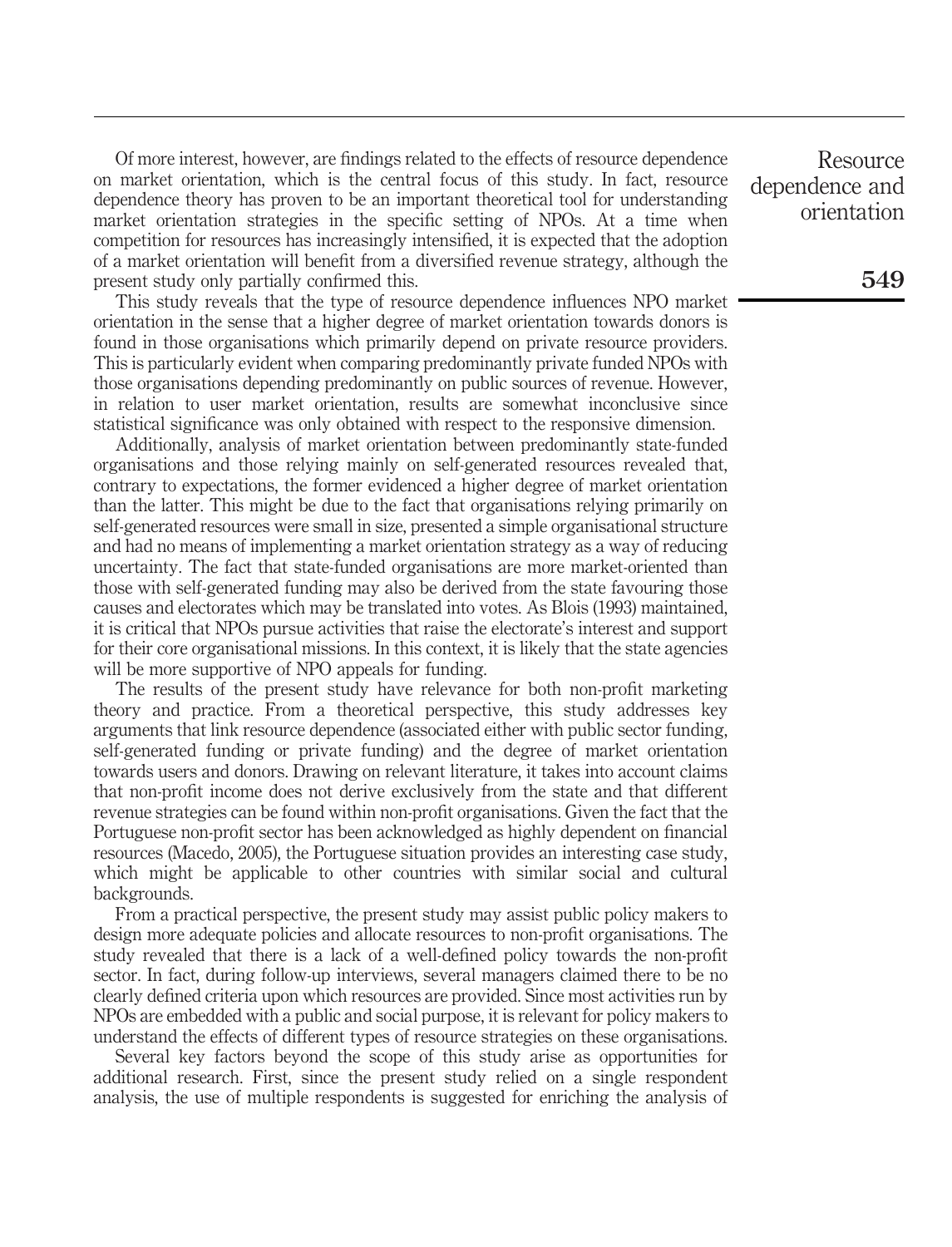different levels of marketing orientation and resource dependencies. The need for a diversified use of multiple sources and informants has also been recognised by Jaworski and Kohli (1993). Second, findings in this study are mainly based on cross-sectional data. Future research should analyse the dynamics of resource dependence and its implications for market orientation from a longitudinal perspective. Additionally, the scope of the present study may be widened to include other European countries.

Third, although this study advances a step forward in the assessment of market orientation by considering two different stakeholders (i.e. donors and users/beneficiaries), further refinement of the adequacy of the MARKOR scale within the context of the non-profit sector stands out as an avenue for further research.

Most importantly, it is hoped that the present analysis will pave the way for future research regarding the effects of resource dependence on market orientation.

#### References

- Andreasen, A. and Kotler, P. (2003), Strategic Marketing for Non-profit Organizations, Prentice-Hall, Englewood Cliffs, NJ.
- Anheier, H.K. (2000), "Managing non-profit organizations: towards a new approach", available at: www.lse.ac.uk/collections/ccs/pdf/cswpl.pdf
- Anheier, H.K. (2001), "Foundations in Europe: a comparative perspective", available at: www.lse. ac.uk/collections/CCS/pdf/cswp18-revised\_july\_2001.pdf
- Anheier, H.K., Toepler, S. and Sokolowski, S.W. (1997), "The implications of government funding for NPOs: three proportions", International Journal of Public Sector Management, Vol. 10 No. 3, pp. 190-213.
- Armstrong, J.S. and Overton, T. (1977), "Estimating nonresponse bias in mail surveys", Journal of Marketing Research, Vol. 14, August, pp. 396-402.
- Balabanis, G., Stables, R.E. and Phillips, H. (1997), "Market orientation in the top 200 British charity organisations and its impact on their performance", European Journal of Marketing, Vol. 31, pp. 583-603.
- Bielefeld, W. (1992), "Funding uncertainty and nonprofit strategies in the 1980s", Nonprofit Management and Leadership, Vol. 2, pp. 381-401.
- Billis, D. and Harris, M. (1992), "The challenge of change in local voluntary agencies", Working Paper No. II, Centre for Voluntary Organisations, London School of Economics, London.
- Blois, K. (1993), "Marketing and non-profit organisations", working paper, The Oxford Centre for Management Studies, Templeton College, Oxford.
- Blois, K. (1999), "Marketing for NPOs", in Baker, M.J. (Ed.), The Marketing Book, Butterworth-Heinemann, Oxford, pp. 547-61.
- Bovaird, T. and Rubienska, A. (1996), "Marketing in the voluntary sector", in Osborne, S. (Ed.), Managing the Voluntary Sector: A Handbook for Managers in Charitable and Non-Profit Organizations, International Thomson Press, London.
- Bruce, I. (1995), "Do not-for-profits value their customers and their needs?", International Marketing Review, Vol. 12 No. 4, pp. 77-84.
- Carmines, E. and Zeller, R. (1979), Reliability and Validity Assessment, Sage Publications, London.
- Caruana, A. (1998), "Do universities that are more market oriented perform better?", International Journal of Public Sector Management, Vol. 1 No. 1, pp. 5-70.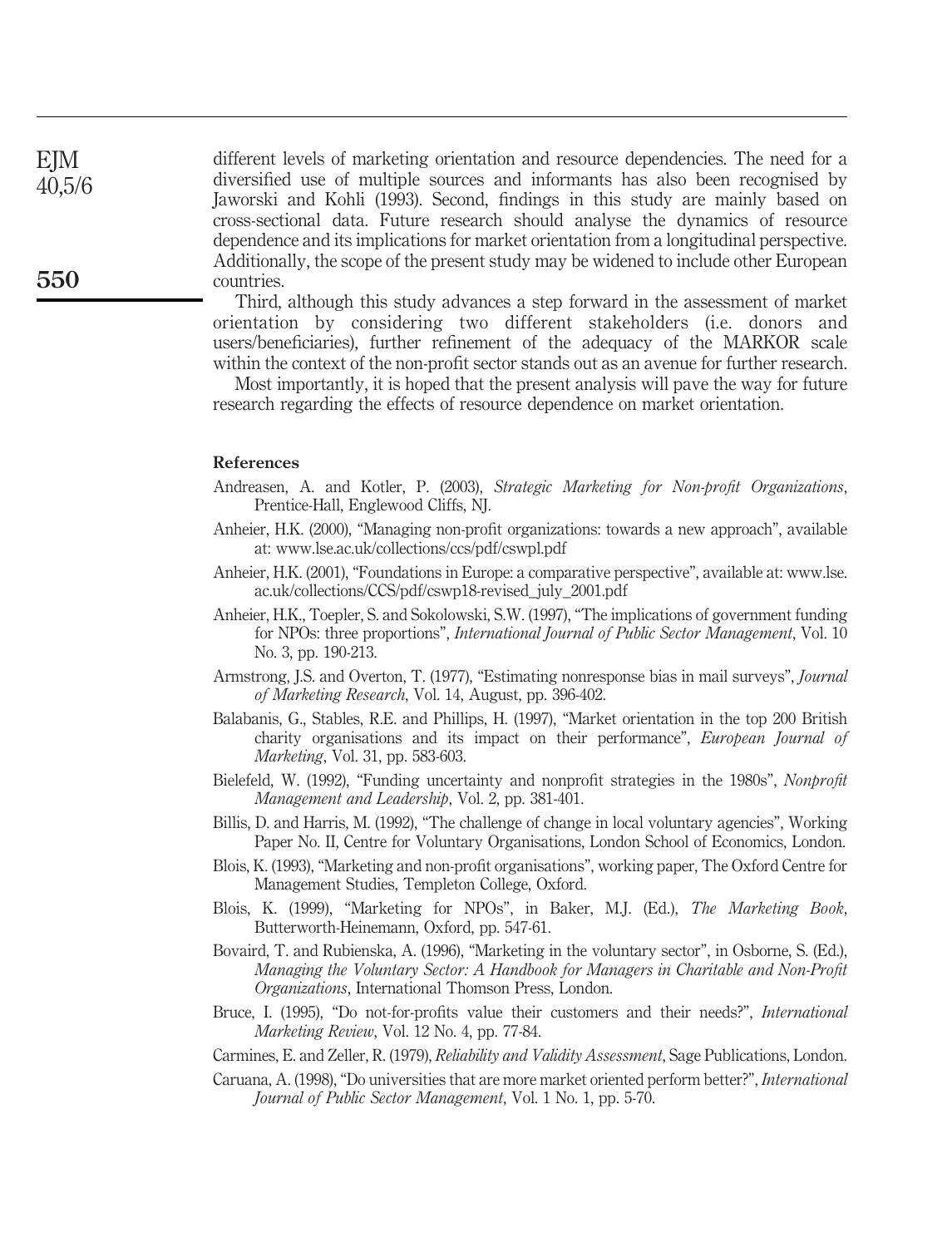- Caruana, A., Ramaseshan, B. and Ewing, M.T. (1997), "Market orientation and organizational commitment in the Australian public sector", International Journal of Public Sector Management, Vol. 10 No. 4, pp. 294-303.
- Caruana, A., Ramaseshan, B. and Ewing, M.T. (1999), "Market orientation and performance in the public sector: the role of organizational commitment", Journal of Global Marketing, Vol. 12 No. 3, pp. 59-79.
- Cervera, A., Mollá, A. and Sánchez, M. (2001), "Antecedents and consequences of market orientation in public organizations", European Journal of Marketing, Vol. 35 Nos 11/12, pp. 1259-86.
- Churchill, G.A.J. (1979), "A paradigm for developing better measures of marketing constructs", Journal of Marketing Research, Vol. 16, February, pp. 64-73.
- Courtney, R. (2002), Strategic Management for Voluntary and Non-profit Organisations, Routledge, London.
- Dartington, T. (1996), "Leadership and management: Oedipal struggles", Leadership & Organization Development Journal, Vol. 17 No. 6, pp. 12-16.
- Dimaggio, P. and Powell, W. (1983), "The iron cage revisited: institutional isomorphism and collective rationality in organizational fields", American Sociological Review, Vol. 48, pp. 147-60.
- Drucker, P.F. (1990), *Managing the Non-profit Organization*, Butterworth-Heinemann, Oxford.
- Froelich, K. (1999), "Diversification of revenue strategies: evolving resource dependence in non-profit organizations", Non-profit and Voluntary Sector Quarterly, Vol. 28 No. 3, pp. 246-68.
- Galaskiewicz, J. and Bielefeld, W. (1998), Non-profit Organizations in an Age of Uncertainty: A Study of Organizational Change, Aldine de Gruyter, New York, NY.
- Gorsuch, R. (1997), "Exploratory factor analysis: its role in item analysis", Journal of Personality Assessment, Vol. 68 No. 3, pp. 532-60.
- Greenley, G.E. (1995), "Forms of market orientation in UK companies", Journal of Management Studies, Vol. 32, pp. 4-66.
- Grönbjerg, K. (1993), Understanding Non-profit Funding: Managing Revenues in Social Services and Community Development Organizations, Jossey-Bass, San-Francisco, CA.
- Grönbjerg, K. (1997), "Transaction costs in social service contracting: lessons from the USA", in Perri 6 and Kendall, J. (Eds), The Contract Culture in Public Services, Arena, Aldershot.
- Hall, P.D. (1987), "A historical overview of the private non-profit sector", in Powell, W.W. (Ed.), The Non-profit Sector: A Research Handbook, Yale University Press, London.
- Hansmann, H. (1980), "The role of non-profit enterprise", Yale Law Journal, Vol. 89, pp. 835-901.
- Harris, L. (2001), "Market orientation and performance: objective and subjective empirical evidence from UK companies", Journal of Management Studies, Vol. 38, pp. 17-43.
- Harris, M. (1997), "Voluntary management committees: the impact of contracting in the UK", in Perri 6 and Kendall, J. (Ed.), The Contract Culture in Public Services, Arena, Aldershot.
- Heimovics, R., Kotlererman, R. and Coughlin, C. (1993), "Executive leadership and resource dependence in NPOs: a frame analysis", Public Administration Review, Vol. 53 No. 5, pp. 419-27.
- Hurley, S.D. and Hult, G.T. (1998), "Innovation, market orientation and organizational learning: an integration and empirical examination", Journal of Marketing, Vol. 62, July, pp. 42-54.
- Jaworski, B.J. and Kohli, A.K. (1993), "Market orientation: antecedents and consequences", Journal of Marketing, Vol. 57 No. 3, pp. 53-70.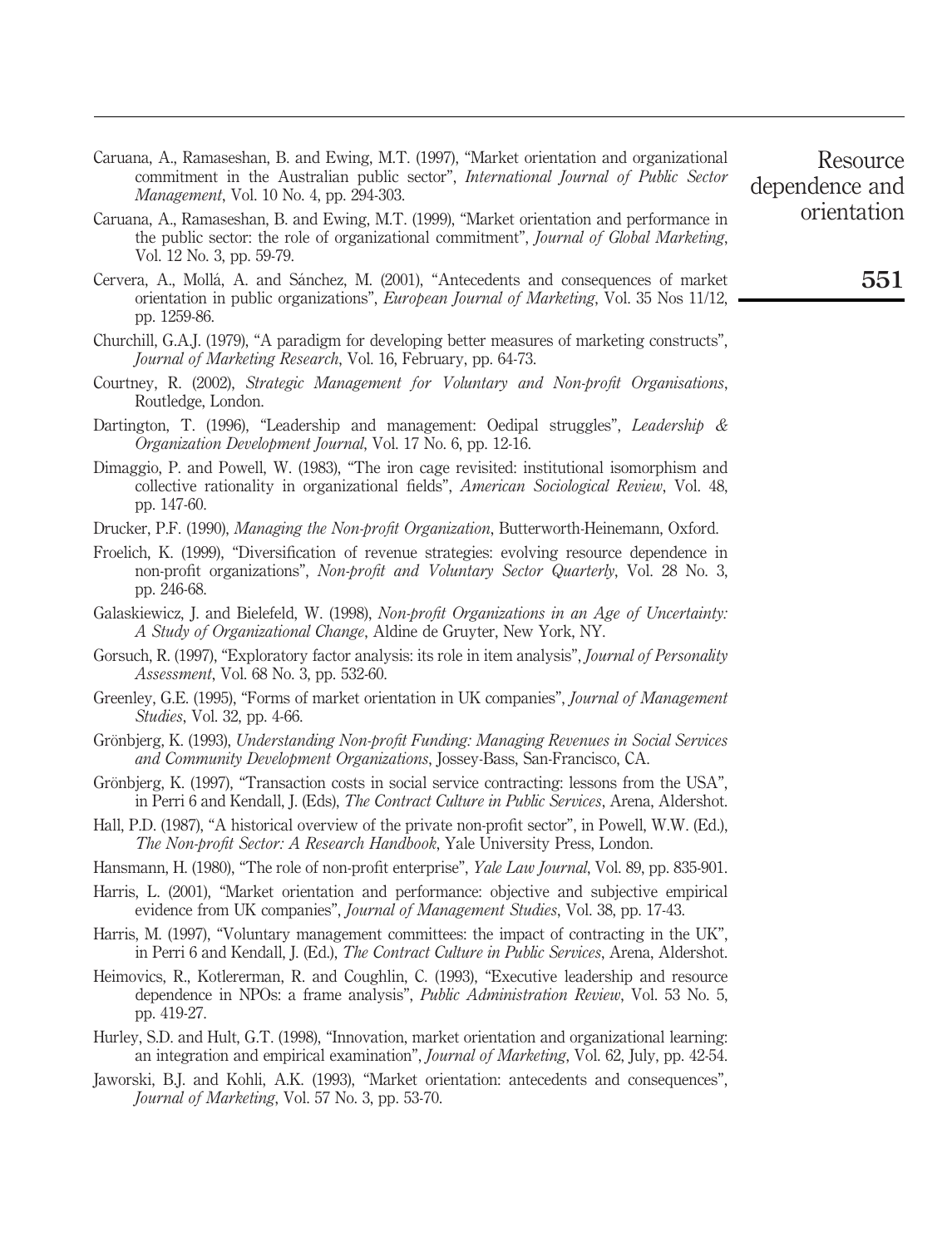| Jeavons, T.H. (1992), "When the management is the message: relating values to management   |
|--------------------------------------------------------------------------------------------|
| practice in non-profit organizations", Non-Profit Management and Leadership, Vol. 2 No. 4, |
| pp. 403-17.                                                                                |
| Kapter D and Summers D (1097) "Doing well while doing good; dilemmas of performance        |

- Kanter, R. and Summers, D. (1987), "Doing well while doing good: dilemmas of performance measurement in non-profit organizations and the need for a multiple-constituency approach", in Powell, W.W. (Ed.), The Non-profit Sector: A Research Handbook, Yale University Press, London.
- Kendall, J. and Knapp, M. (1995), "A loose and baggy monster: boundaries, definitions and typologies", in Rochester, J. and Hedley, R. (Eds), An Introduction to the Voluntary Sector, Routledge, London.
- King, N. (1994), "Qualitative research interview", in Cassel, C. and Symon, G. (Eds), Qualitative Methods in Organizational Research: A Practical Guide, Sage Publications, London.
- Kohli, A.K. and Jaworski, B.J. (1990), "Market orientation: the construct, research propositions and managerial implications", Journal of Marketing, Vol. 54, pp. 1-18.
- Kohli, A.K., Jaworski, B. and Kumar, A. (1993), "MARKOR: a measure of market orientation", Journal of Marketing Research, Vol. 30, pp. 467-77.
- Kramer, R. (1981), *Voluntary Agencies in the Welfare State*, University of California Press, Berkeley, CA.
- Kumar, N., Stern, L.W. and Anderson, J.C. (1993), "Conducting inter-organizational research using key informants", Academy of Management Journal, Vol. 36 No. 6, pp. 1633-51.
- Kumar, K., Subramaniam, R. and Yauger, C. (1998), "Examining the market orientation performance relationship: a context-specific study", Journal of Management, Vol. 24 No. 2, pp. 201-33.
- Leat, D. (1995), "Funding matters", in Davis, J. (Ed.), An Introduction to the Voluntary Sector, Routledge, London, pp. 157-89.
- Macedo, I. (2005), "State and non-profit sector relations: the implications of resource dependence for non-profit organisations – the Portuguese case", unpublished PhD dissertation, Warwick University, Coventry.
- Macedo, I. and Pinho, J.C. (2003), "Re-defining the construct of market orientation in the non-profit sector: an exploratory study", in Saren, M. and Wilson, A. (Eds), Marketing Responsible and Relevant? Track 7.6.4, International Marketing Proceedings of the 32nd EMAC Conference, Glasgow.
- Narver, J. and Slater, S. (1990), "The effect of a market orientation on business profitability", Journal of Marketing, Vol. 54 No. 4, pp. 20-35.
- Nunnally, J. (1978), Psychometric Theory, McGraw-Hill, New York, NY.
- Osborne, S. (1996), "What is 'voluntary' about the voluntary and non-profit sector?", in Osborne, S. (Ed.), Managing the Voluntary Sector: A Handbook for Managers in Charitable and Non-Profit Organizations, International Thomson Press, London, pp. 5-17.
- Ouchi, W. (1981), Theory Z, Addison-Wesley, Reading, MA.
- Palmer, R. and Randall, A. (2002), Financial Management in the Voluntary Sector, Routledge, London.
- Pfeffer, J. and Salancik, G. (1978), The External Control of Organizations: A Resource Dependence Perspective, Harper & Row, New York, NY.
- Pinho, J. and Macedo, I. (2006), "The benefits and barriers associated with the use of the internet within the non-profit sector", *Journal of Non-profit & Public Sector Marketing*, Vol. 16 Nos 1/2.